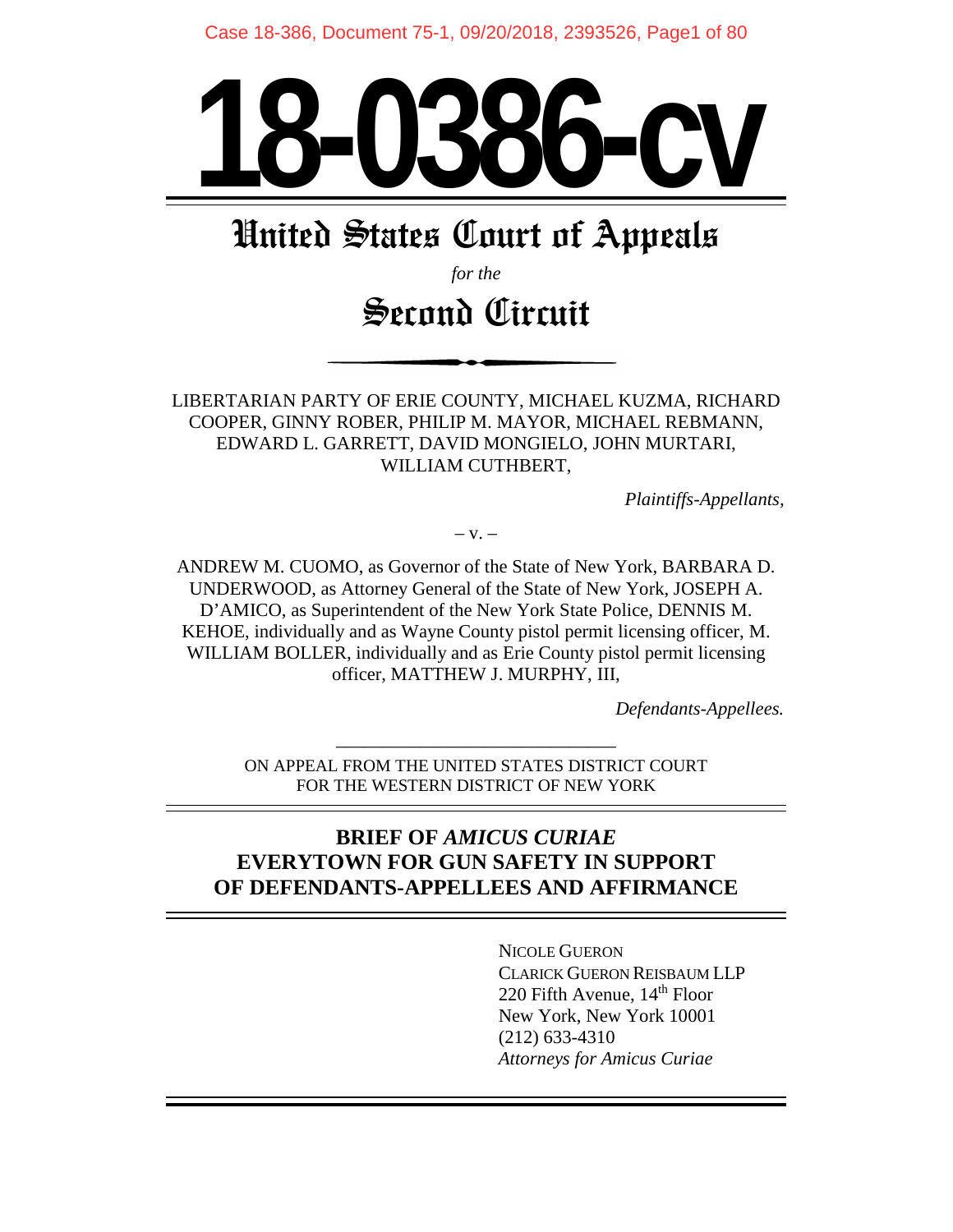# **CORPORATE DISCLOSURE STATEMENT**

*Amicus Curiae* Everytown for Gun Safety has no parent corporations. It has

no stock, and therefore, no publicly held company owns 10% or more of its stock.

/s/ Nicole Gueron Nicole Gueron Ashleigh Hunt CLARICK GUERON REISBAUM LLP 220 Fifth Avenue, 14th Floor New York, New York 10001 (212) 633-4310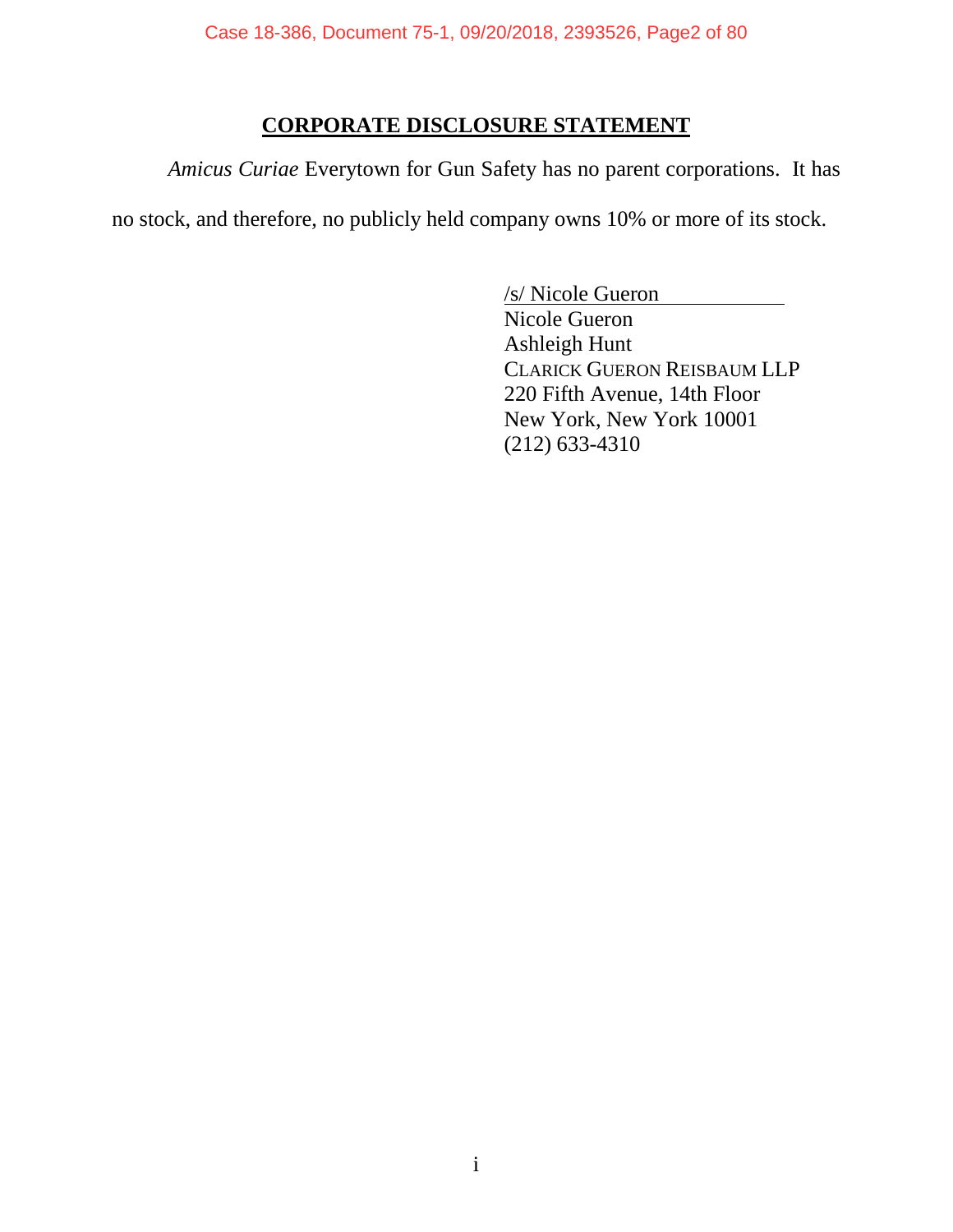# **TABLE OF CONTENTS**

| I. |           |      | The District Court Failed to Conduct the Proper Analysis Under Step<br>One of This Court's Second Amendment Analysis, Which Requires<br>Consideration of a Historical Understanding of the Scope of the Right4 |
|----|-----------|------|----------------------------------------------------------------------------------------------------------------------------------------------------------------------------------------------------------------|
| Π. |           |      | Proper Step One Historical Analysis Demonstrates That New York's<br>Permitting Requirements Do Not "Burden Conduct Protected by the                                                                            |
|    | A.        |      | The History of the Sullivan Act and the Origin of N.Y. Penal                                                                                                                                                   |
|    | <b>B.</b> |      | Laws Requiring a Showing of Need to Carry a Firearm in                                                                                                                                                         |
|    |           | i.   | Both Founding-Era England and the American<br>Colonies Broadly Regulated Public Carry in Populated                                                                                                             |
|    |           | ii.  | In the Early Nineteenth Century, Numerous States<br>Enacted Laws Generally Prohibiting Public Carrying of<br>Firearms, With Narrow Exceptions for Those With a                                                 |
|    |           | iii. | Laws Enacted Post-Civil War Continue to Affirm That<br>Bearing Arms in Public Required "Good Cause"16                                                                                                          |
|    |           | iv.  | In the Early Twentieth Century, Many States Enact Laws<br>Coupling the Carrying of Concealed Weapons with a                                                                                                    |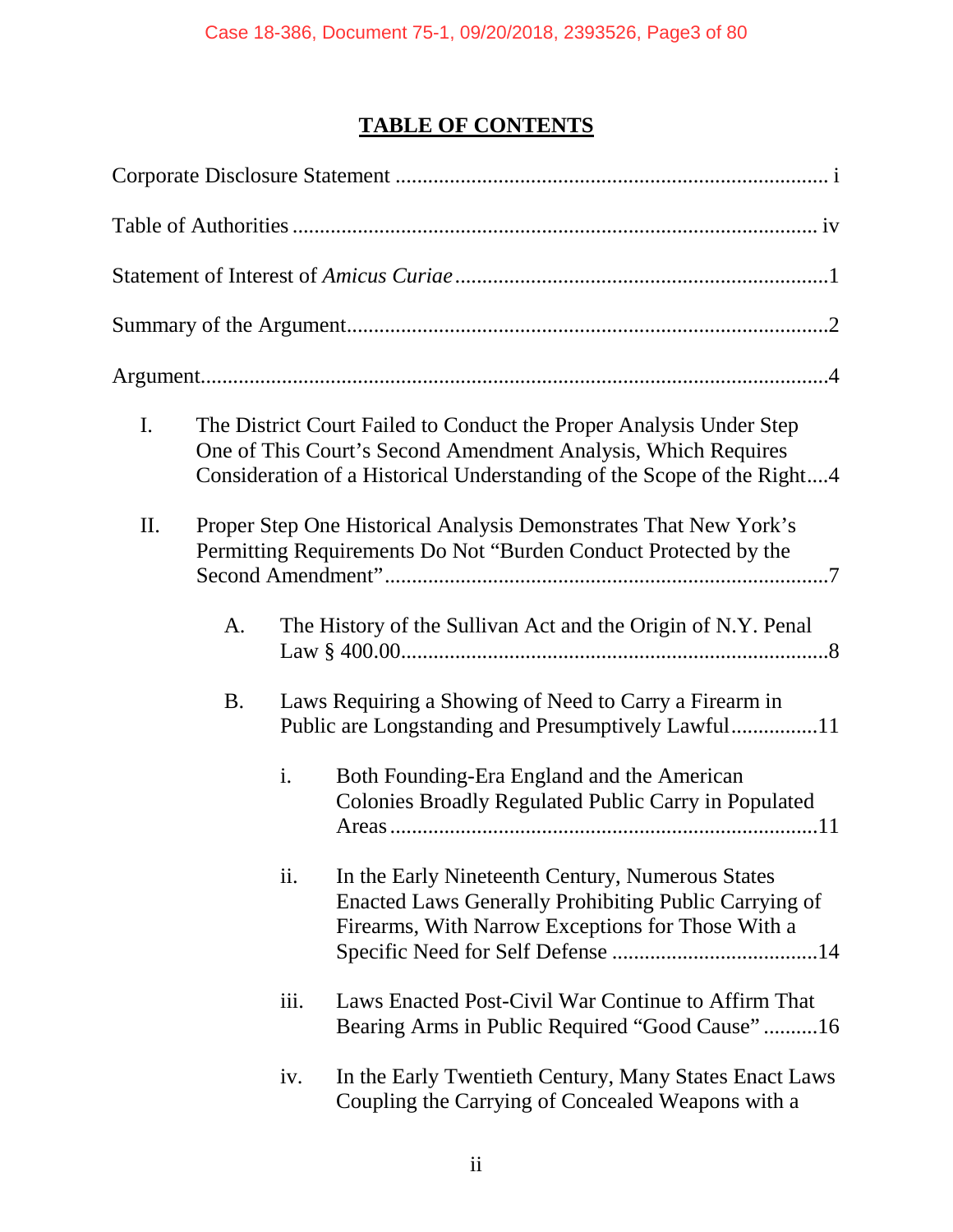# Case 18-386, Document 75-1, 09/20/2018, 2393526, Page4 of 80

| $\mathbf{C}$ . |                | The Sullivan Act's Licensing Requirement to Possess Firearms                                             |     |
|----------------|----------------|----------------------------------------------------------------------------------------------------------|-----|
|                | $\mathbf{1}$ . | After Passage of the Sullivan Act, Other States Began<br>Passing Laws Requiring a License, or Government |     |
|                | ii.            | Analogous Laws Requiring a Waiting Period and<br>Background Checks are "Close and Longstanding"          | .24 |
|                |                |                                                                                                          | 27  |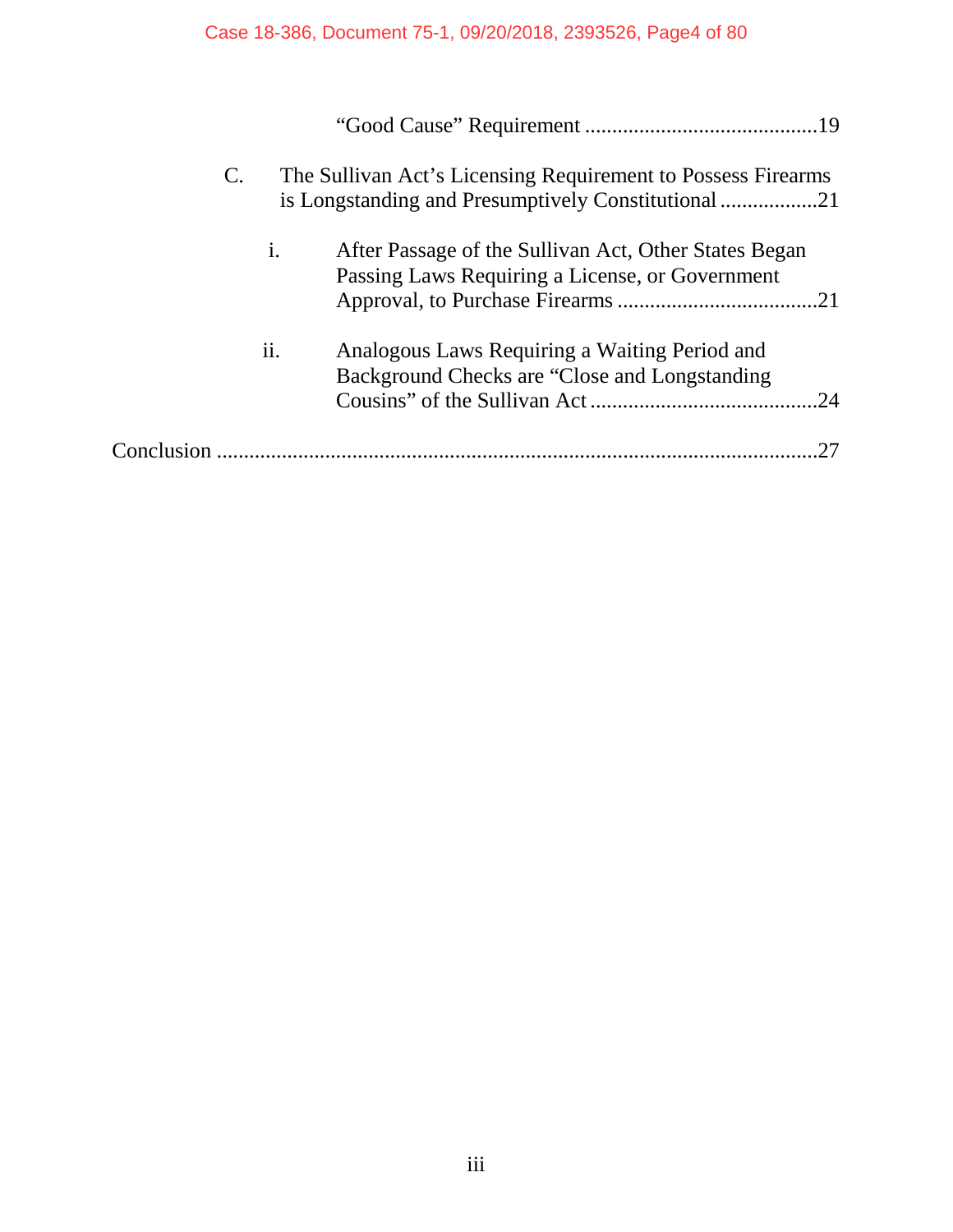# **TABLE OF AUTHORITIES**

# **Cases**

| Colo. Outfitters Ass'n. v. Hickenlooper,            |
|-----------------------------------------------------|
| District of Columbia v. Heller,                     |
| Drake v. Filko,                                     |
| English v. State,                                   |
| Eslava v. State,                                    |
| Heller v. District of Columbia,                     |
| Kachalsky v. Cty. of Westchester,                   |
| Libertarian Party of Erie Cty. v. Cuomo,            |
| McDonald v. City of Chicago,                        |
| N.R.A. v. BATF,                                     |
| New York State Rifle & Pistol Ass'n, Inc. v. Beach, |
| New York State Rifle & Pistol Ass'n, Inc. v. Cuomo, |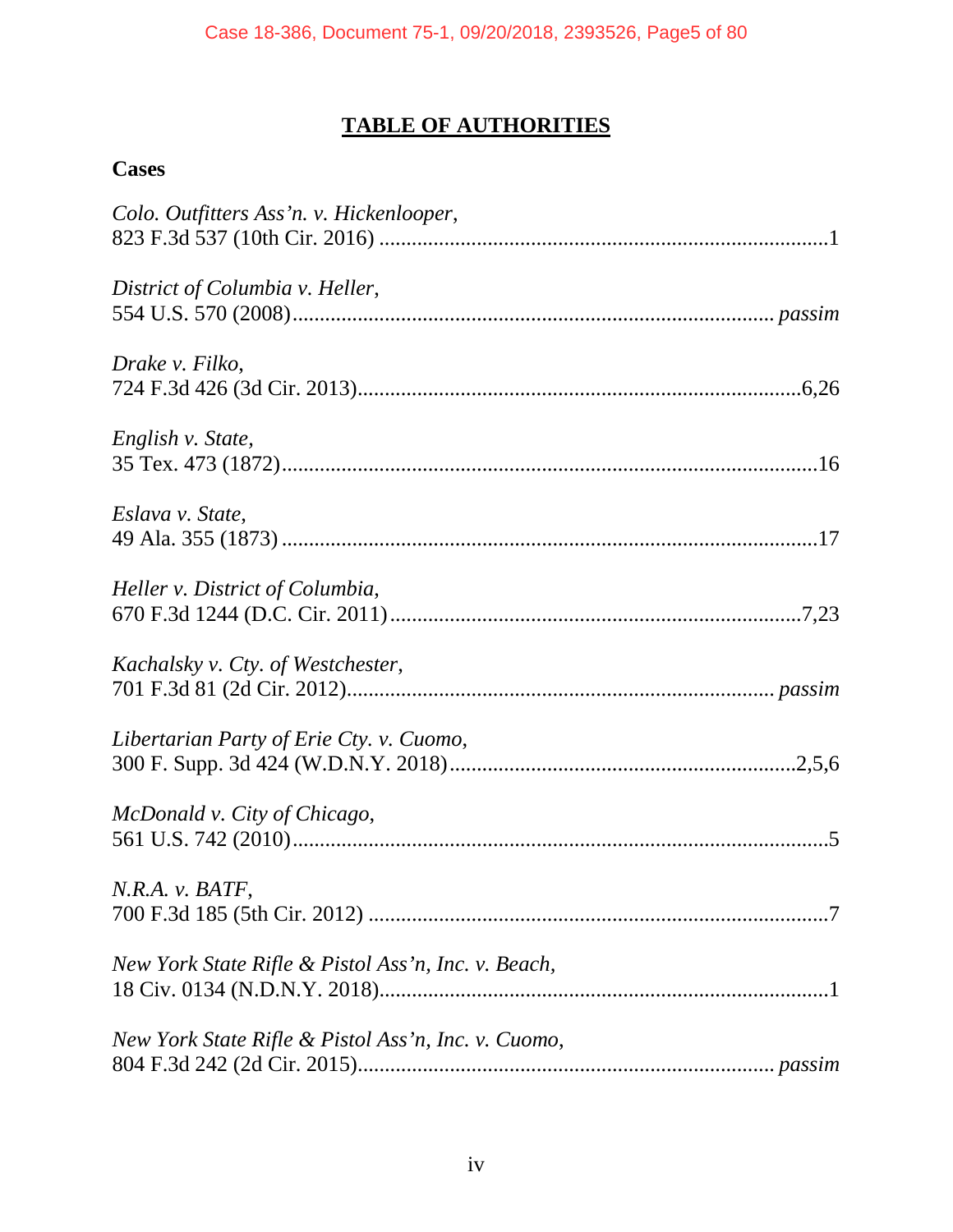| Peruta v. Cnty. of San Diego, |
|-------------------------------|
| Silvester v. Harris,          |
| State v. Barnett,             |
| State v. Duke,                |
| State v. Huntly,              |
| State v. Smith,               |
| United States v. Booker,      |
| United States v. Marzzarella, |
| United States v. Skoien,      |
|                               |

# **American statutes**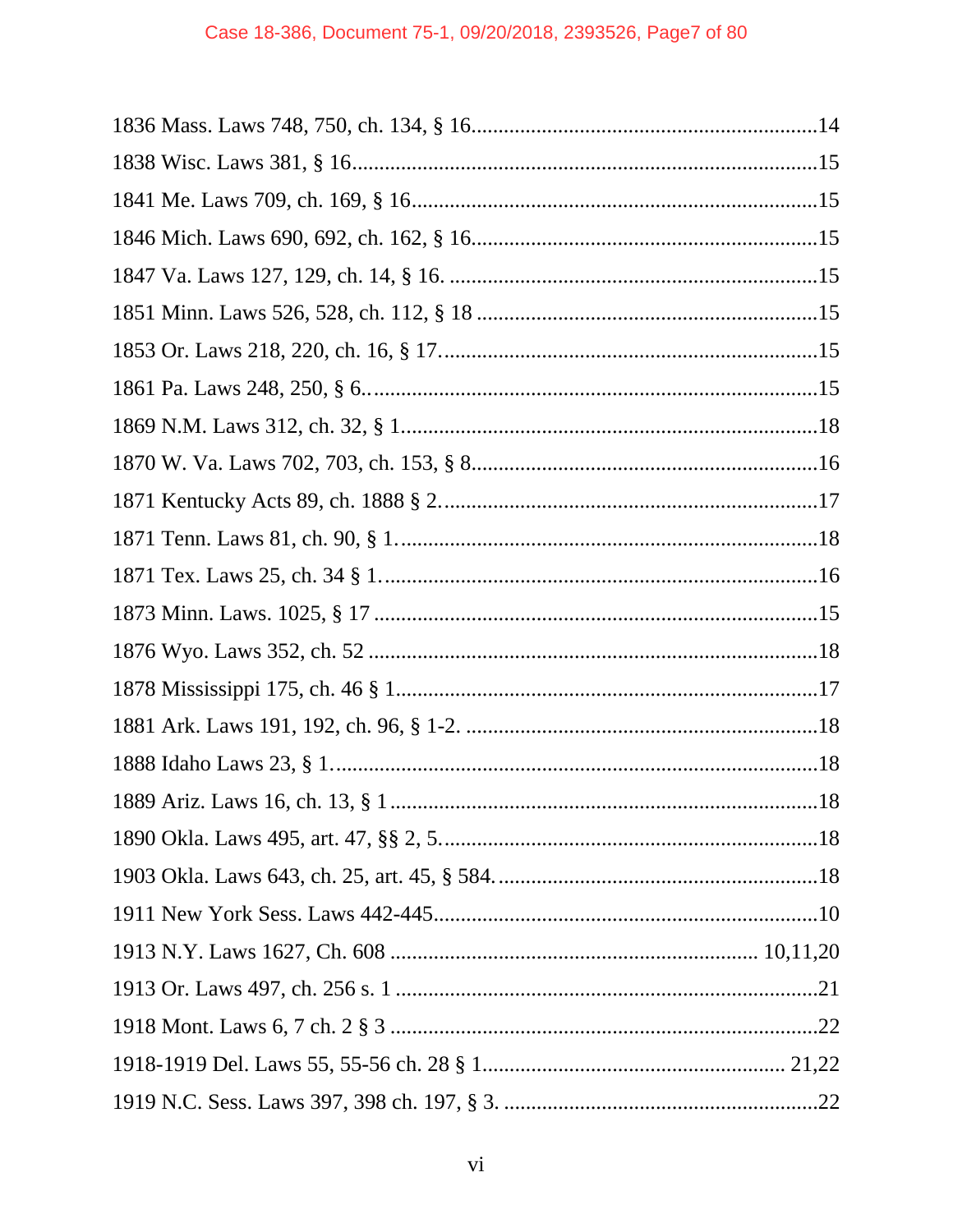# **American municipal ordinances**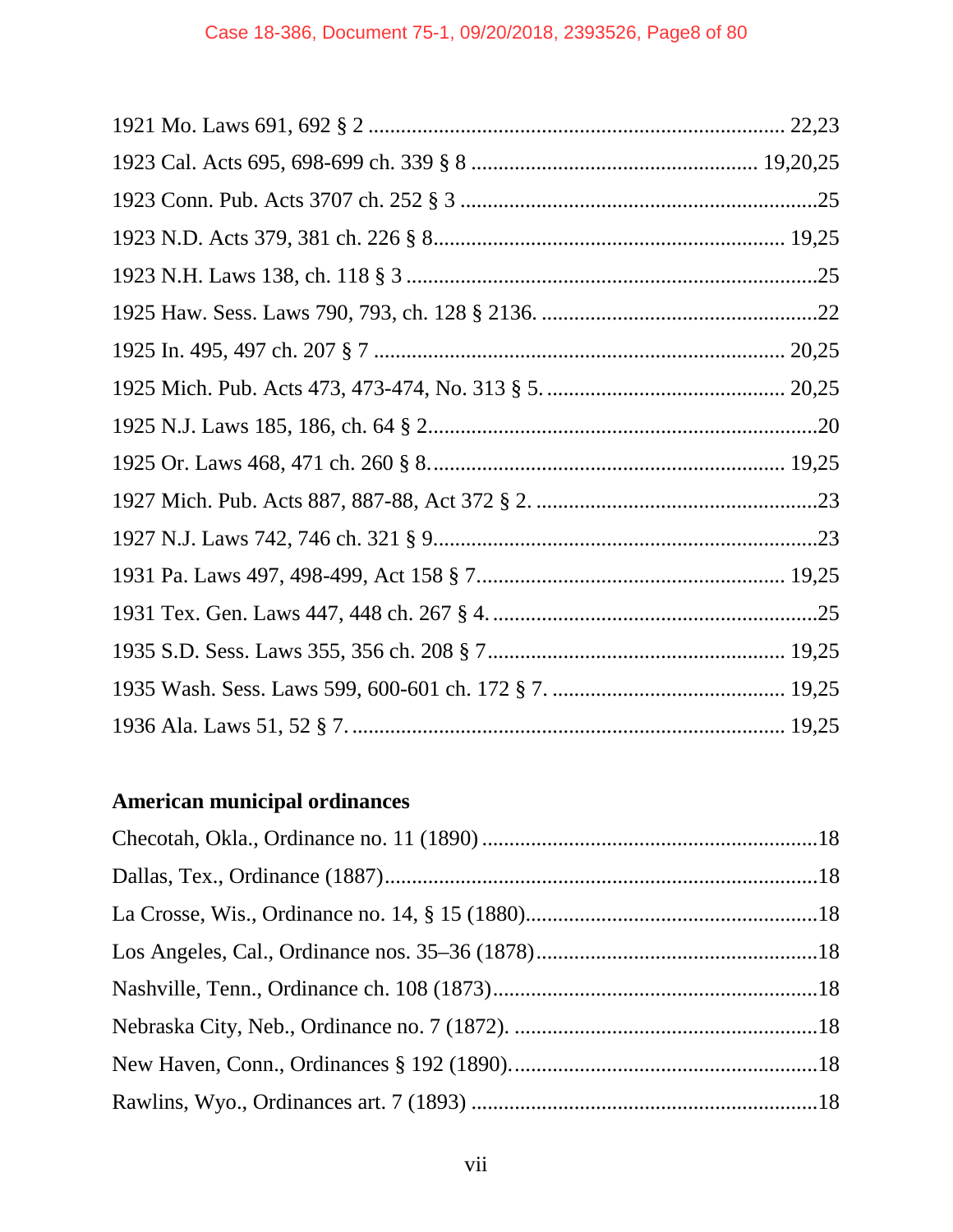# **State Constitutions**

|--|--|--|--|--|--|--|--|

# **English statutes**

|--|--|--|

# **Books and articles**

| City Intelligence, BOSTON COURIER (Boston, Mass.), Mar. 7, 1853. 15             |
|---------------------------------------------------------------------------------|
| City Items, RICHMOND WHIG (Richmond, Va.), Sept. 25, 186015                     |
| Cornell, Saul, The Right to Carry Firearms Outside of the Home, 39 Fordham Urb. |
|                                                                                 |
| Hawkins, William, 1 A TREATISE ON THE PLEAS OF THE CROWN12                      |
| Imlay, Charles V., The Uniform Firearms Act,                                    |
|                                                                                 |
| Meltzer, Jonathan S., Open Carry for All, 123 Yale L.J. 1486, 1523 (2014) 13    |
|                                                                                 |
|                                                                                 |
|                                                                                 |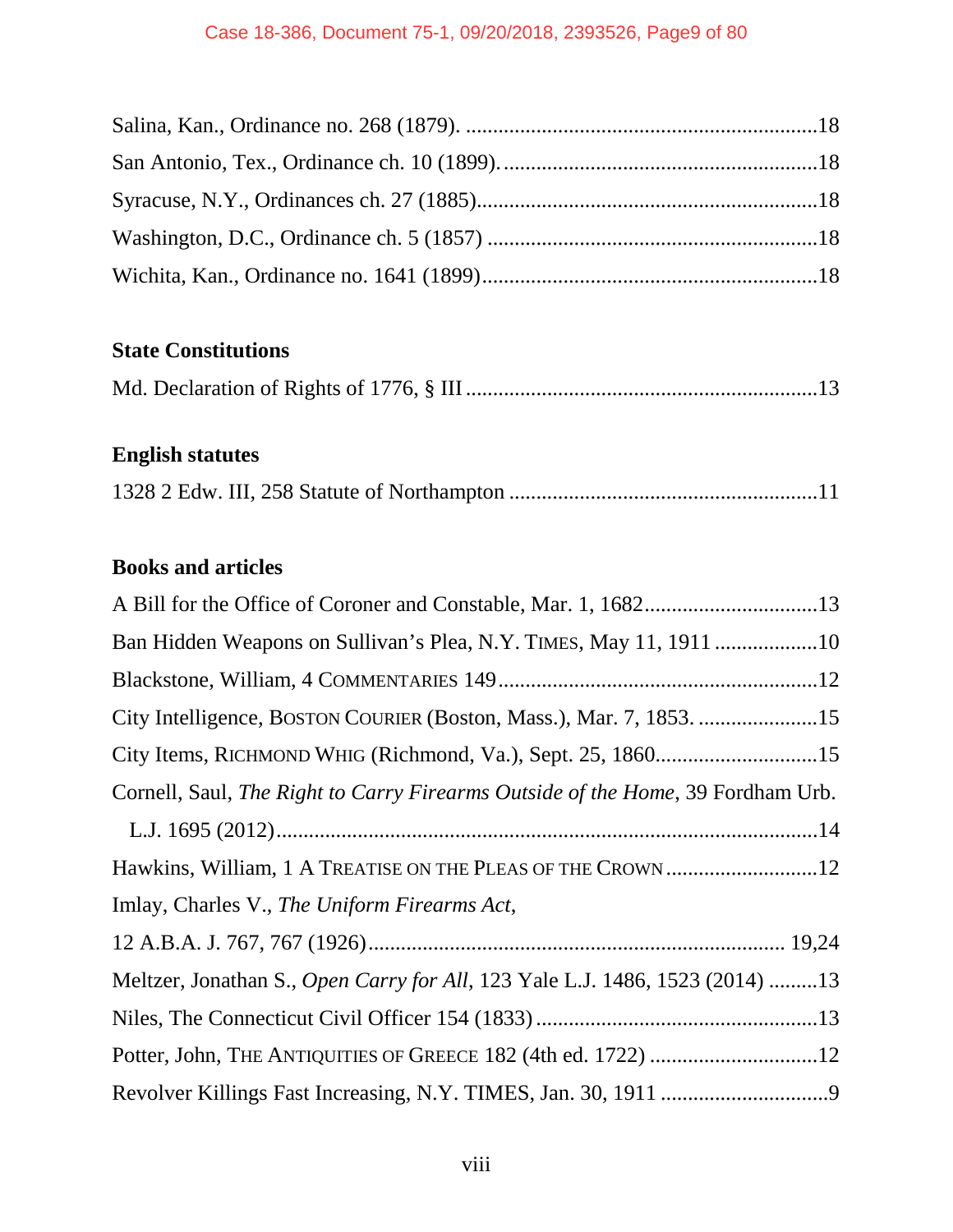| Welch, Richard, KING OF THE BOWERY, BIG TIM SULLIVAN, TAMMANY HALL, AND |
|-------------------------------------------------------------------------|
| NEW YORK CITY FROM THE GILDED AGE TO THE PROGRESSIVE ERA (2008)9        |
| When and Where May a Man Go Armed, S.F. BULLETIN, Oct. 26, 186618       |
|                                                                         |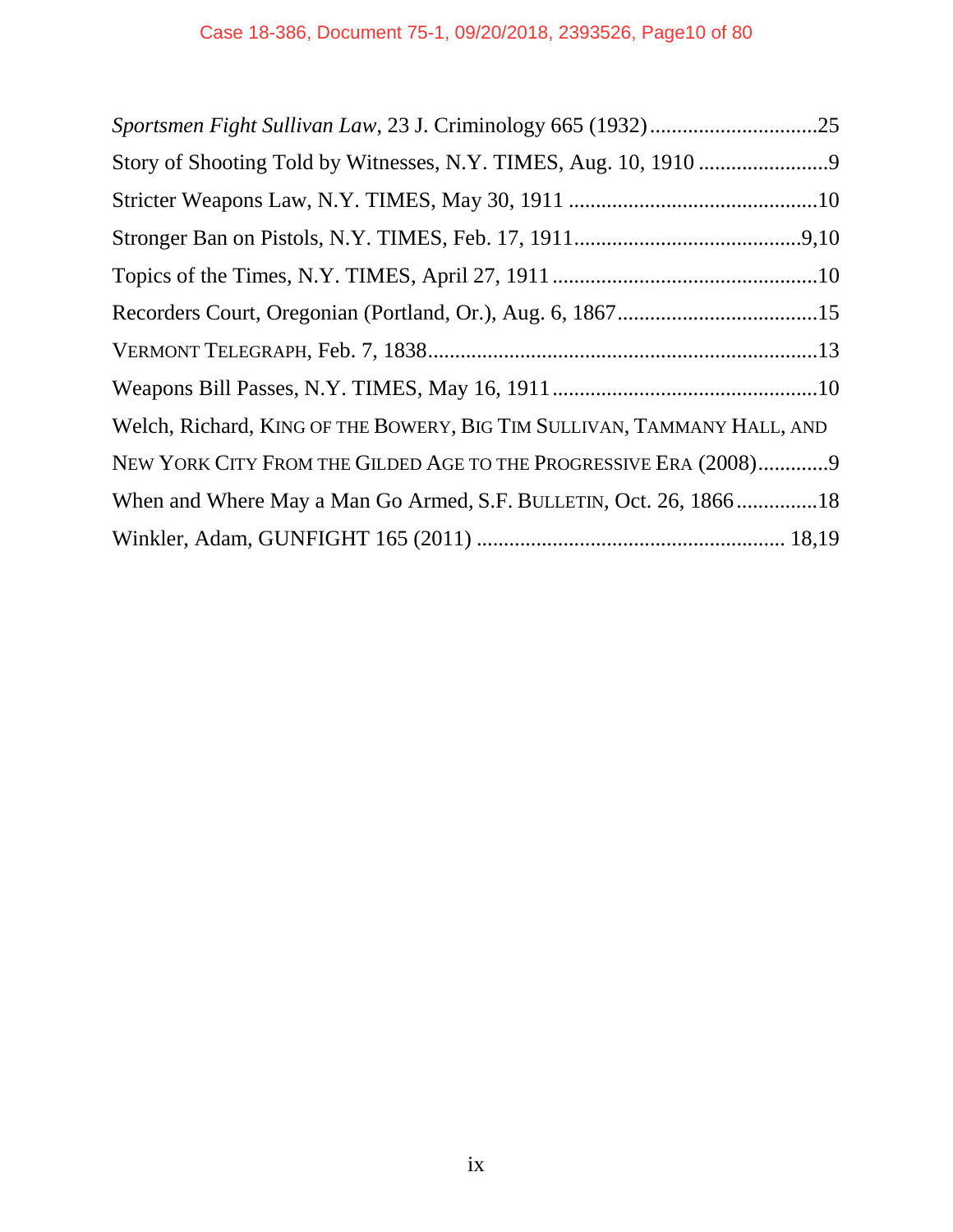#### **STATEMENT OF INTEREST OF AMICUS CURIAE1**

Everytown for Gun Safety is the nation's largest gun violence prevention organization, with more than five million members spread across all fifty states, including hundreds of thousands of New York residents. It was founded in 2014 as the combined effort of Mayors Against Illegal Guns, a national, bipartisan coalition of mayors combating illegal guns and gun trafficking, and Moms Demand Action for Gun Sense in America, an organization formed after the murder of twenty children and six adults in an elementary school in Newtown, Connecticut. Currently, the mayors of 66 New York towns and cities are members of Mayors Against Illegal Guns. Everytown's mission includes defending gun laws through the filing of *amicus* briefs that provide historical context and doctrinal analysis which might otherwise be overlooked. Everytown has filed such briefs in several recent cases, including in cases, like this one, involving challenges to gun licensing laws. *See, e.g.*, *Colo. Outfitters Ass'n v. Hickenlooper*, 823 F.3d 537 (10th Cir. 2016); *Silvester v. Harris*, 843 F.3d 816 (9<sup>th</sup> Cir. 2016); *N.Y. St. Rifle & Pistol Ass'n v. Beach*, 18 Civ 0134 (N.D.N.Y. 2018).

 <sup>1</sup> Pursuant to F.R.A.P. 29(a)(4)(E), *amicus curiae* states that no counsel for a party authored this *amicus* brief in whole or in part, and that no party, party's counsel, or person or entity other than *amicus curiae* and its counsel contributed money that was intended to fund preparing or submitting this *amicus* brief. All parties consented to the filing of this brief.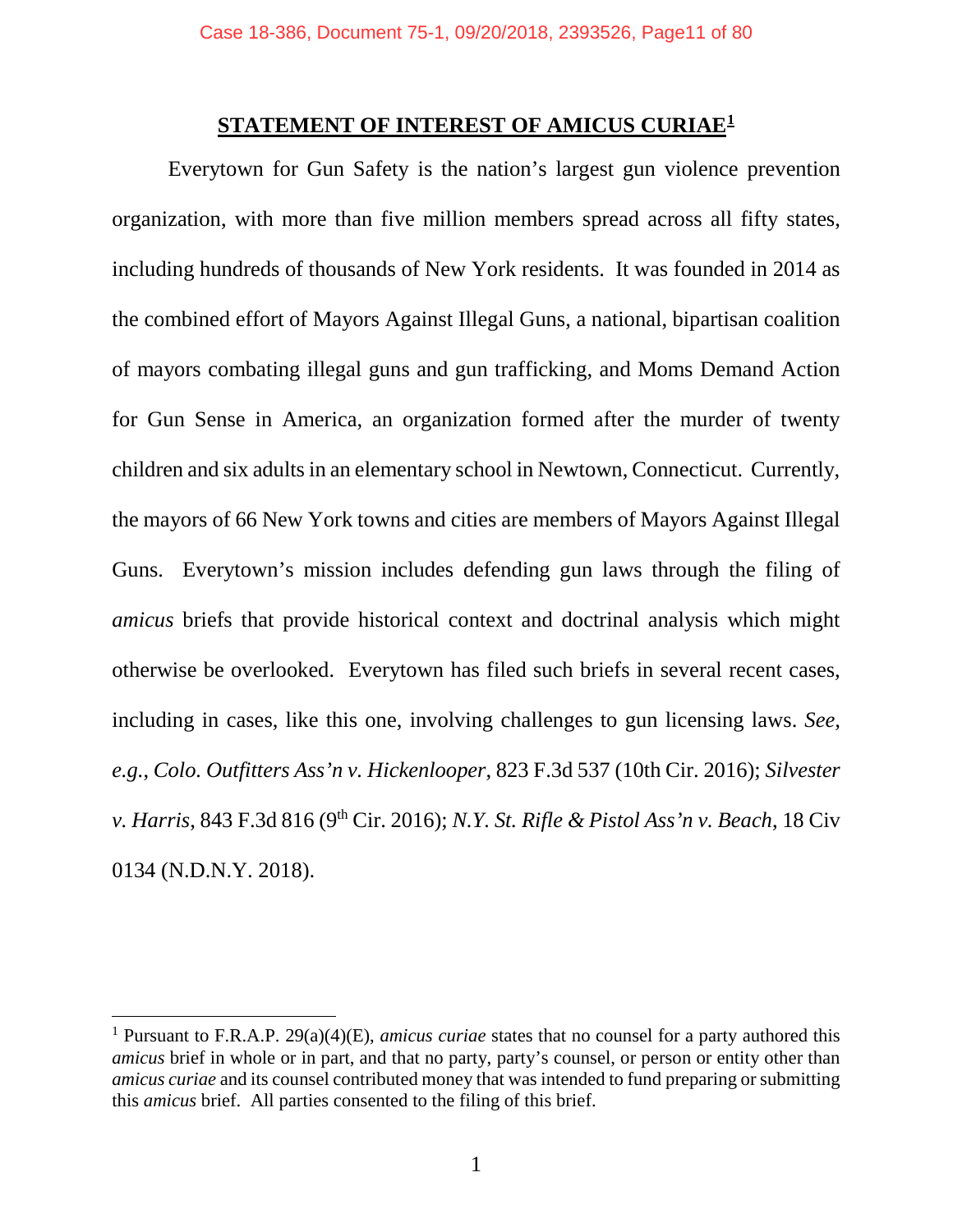### **SUMMARY OF THE ARGUMENT**

This case presents a fundamental question: is New York State's firearms licensing law, N.Y. Penal Law § 400.00, permissible under the Second Amendment to the United States Constitution? Under Supreme Court precedent, confirmed by multiple circuit court decisions, the answer is yes.

To evaluate the statute, courts in this Circuit, like most in the country, must engage in a two-step inquiry. First, the court asks whether the licensing law "burdens conduct protected by the Second Amendment." *New York State Rifle & Pistol Ass'n, Inc. v. Cuomo*, 804 F.3d 242, 254 (2d Cir. 2015)*, citing Kachalsky v. Cty. of Westchester*, 701 F.3d 81, 93 (2d Cir. 2012). If the challenged statute does not "implicate conduct within the scope of the Second Amendment, [the] analysis ends[.]" *Id.* If such conduct *is* implicated, the court moves to the second step, in which it must "determine and apply the appropriate level of scrutiny" to the law at issue. *Id.*

The District Court erred at the first step of review by determining that New York's firearms licensing law burdens conduct protected by the Second Amendment. *Libertarian Party of Erie Cty. v. Cuomo*, 300 F. Supp. 3d 424, 441 (W.D.N.Y. 2018). It does not. The District Court misapplied the constitutional analysis established by *Heller, NYSRPA,* and *Kachalsky*—it failed to inquire whether the challenged law is consistent with the "historical understanding of the scope of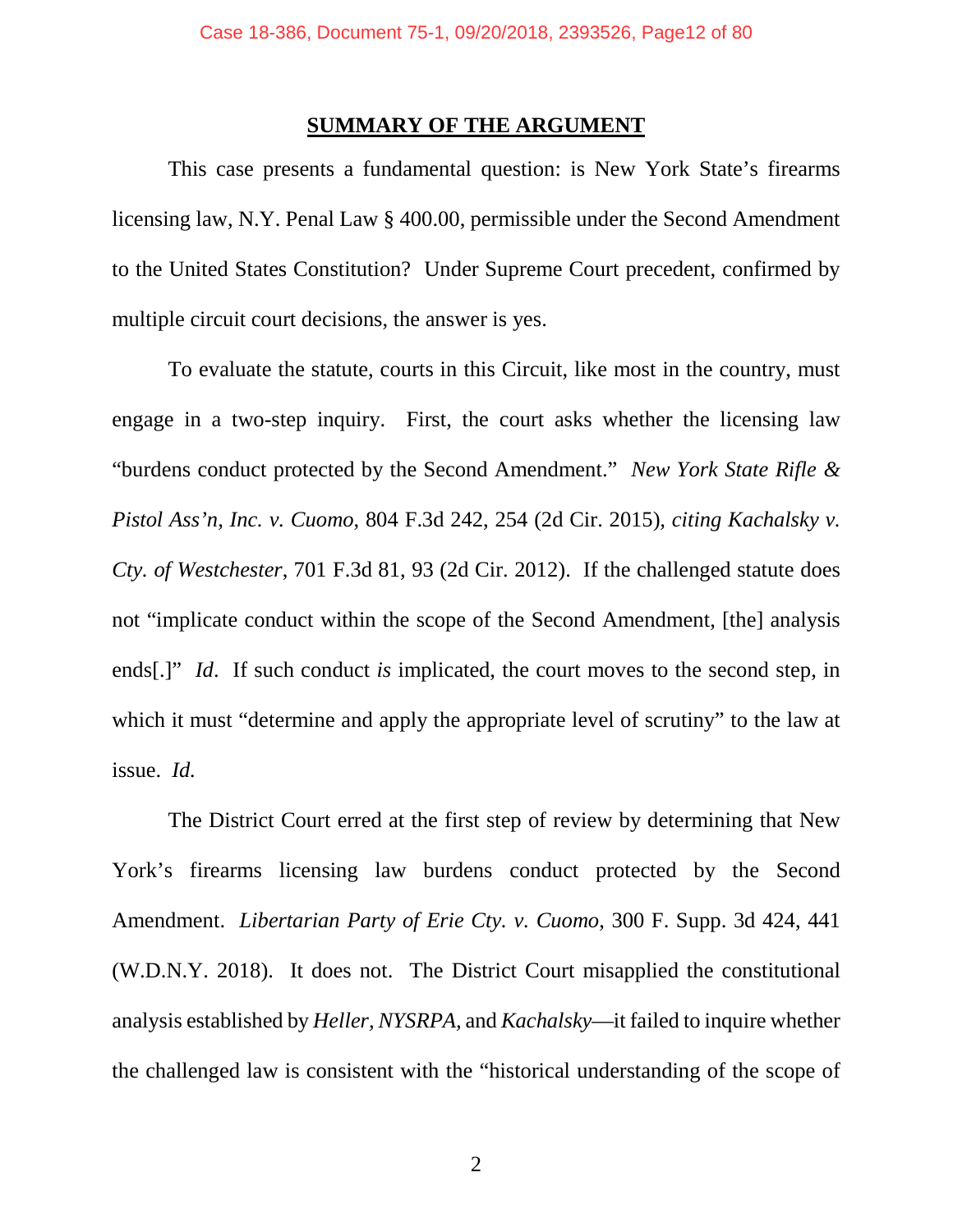#### Case 18-386, Document 75-1, 09/20/2018, 2393526, Page13 of 80

the right." *District of Columbia v. Heller*, 554 U.S. 570, 625 (2008). Instead, the District Court erroneously deemed that inquiry "irrelevant" at step one of the analysis, applying only the ahistorical "common use" test. *See, e.g. NYSRPA*, 804 F.3d at 255 (applying "common use" and "typical possession" tests to prohibitions of hardware such as assault weapons and large-capacity magazines). As *amicus curiae* will show, this was clear error. Application of the "common use" test to a licensing law, without an investigation into the longstanding status of the law, is inconsistent with the two-step test set forth by *Heller* and its progeny.

New York Penal Law § 400.00 is a longstanding and presumptively constitutional law regulating both firearms possession and the carrying of firearms in public. As this brief demonstrates, these firearms regulations easily satisfy the Second Amendment's step one inquiry. *First*, this brief sets out the history of the Sullivan Act of 1911, the earliest version of N.Y. Penal Law § 400.00. Rather than being passed for "nefarious" reasons, as Appellants suggest, the Act was passed with bipartisan and widespread support to address the growing problem of gun violence. *Next*, this brief will turn to the longstanding history of similar regulations—both throughout the United States and in England. *Finally*, this brief will turn to a discussion of early-twentieth century regulations on the possession or purchase of firearms, beginning with the passage of the Sullivan Act. This period includes the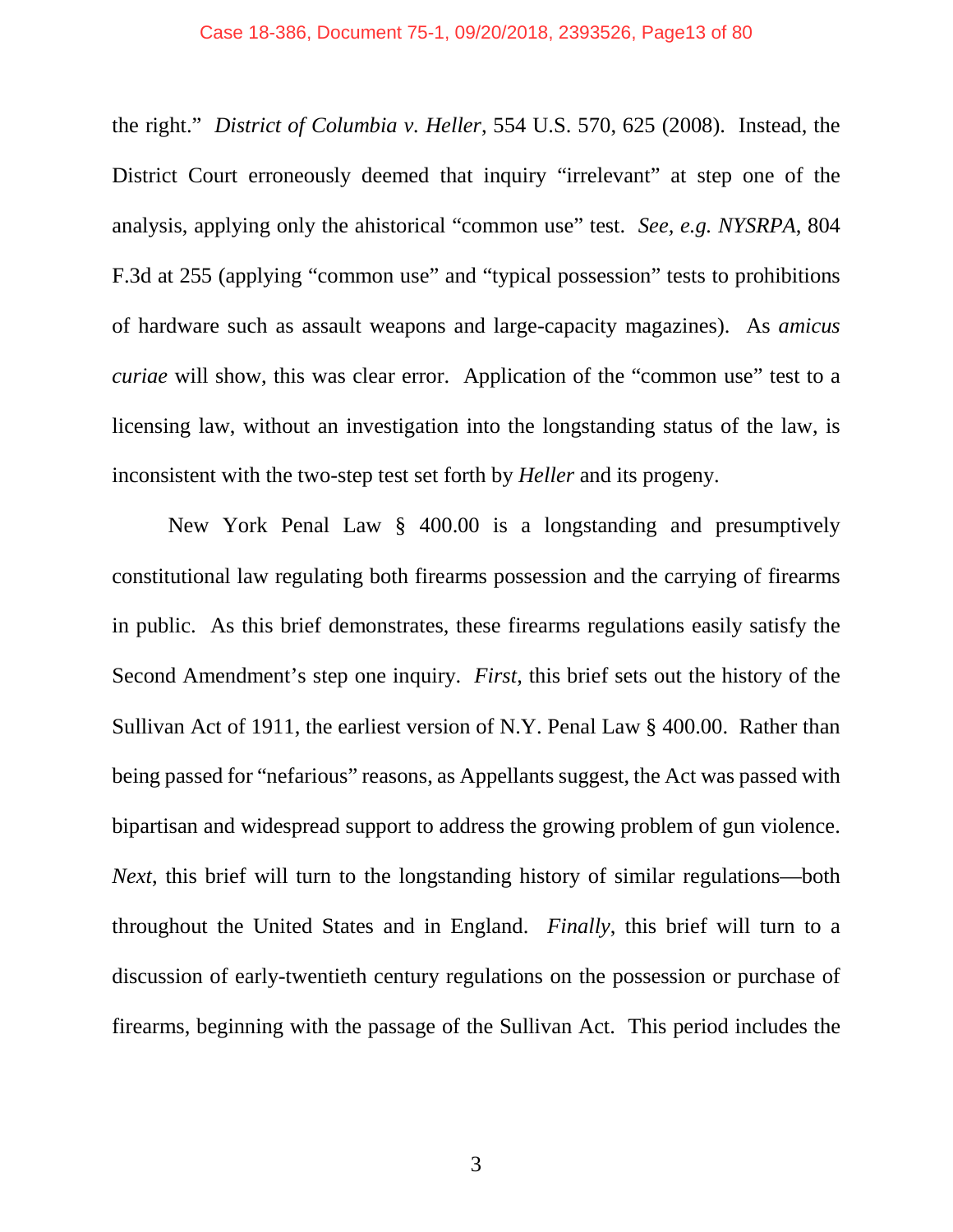#### Case 18-386, Document 75-1, 09/20/2018, 2393526, Page14 of 80

passage of many of the regulations adjudged "longstanding" and thus "presumptively lawful" by the Supreme Court in *Heller*.

The disputed statute at issue here is a modern version of the Sullivan Act that reflects our country's long history of reasonable regulations on the bearing of arms. Its provisions are the type of longstanding regulations identified in *Heller*; it does not burden conduct traditionally considered within the ambit of the Second Amendment's protections, and therefore survives the first step of the test enumerated by this Court in *Kachalsky* and *NYSRPA*. This Court should affirm the decision of the District Court, while correcting the lower court's step one methodology and applying the proper constitutional analysis to hold that New York's firearms licensing law does not burden conduct protected by the Second Amendment.

#### **ARGUMENT**

# **I. THE DISTRICT COURT FAILED TO CONDUCT THE PROPER ANALYSIS UNDER STEP ONE OF THIS COURT'S SECOND AMENDMENT ANALYSIS, WHICH REQUIRES CONSIDERATION OF A HISTORICAL UNDERSTANDING OF THE SCOPE OF THE RIGHT**

As set forth in *NYSRPA*, determination of the constitutionality of a statute regulating firearms "requires a two-step inquiry." *NYSRPA*, 804 F.3d at 254. Step one requires an analysis of whether a challenged licensing regulation burdens conduct protected by the Second Amendment. *Id*. To answer this question, courts must assess whether the law is consistent with the "historical understanding of the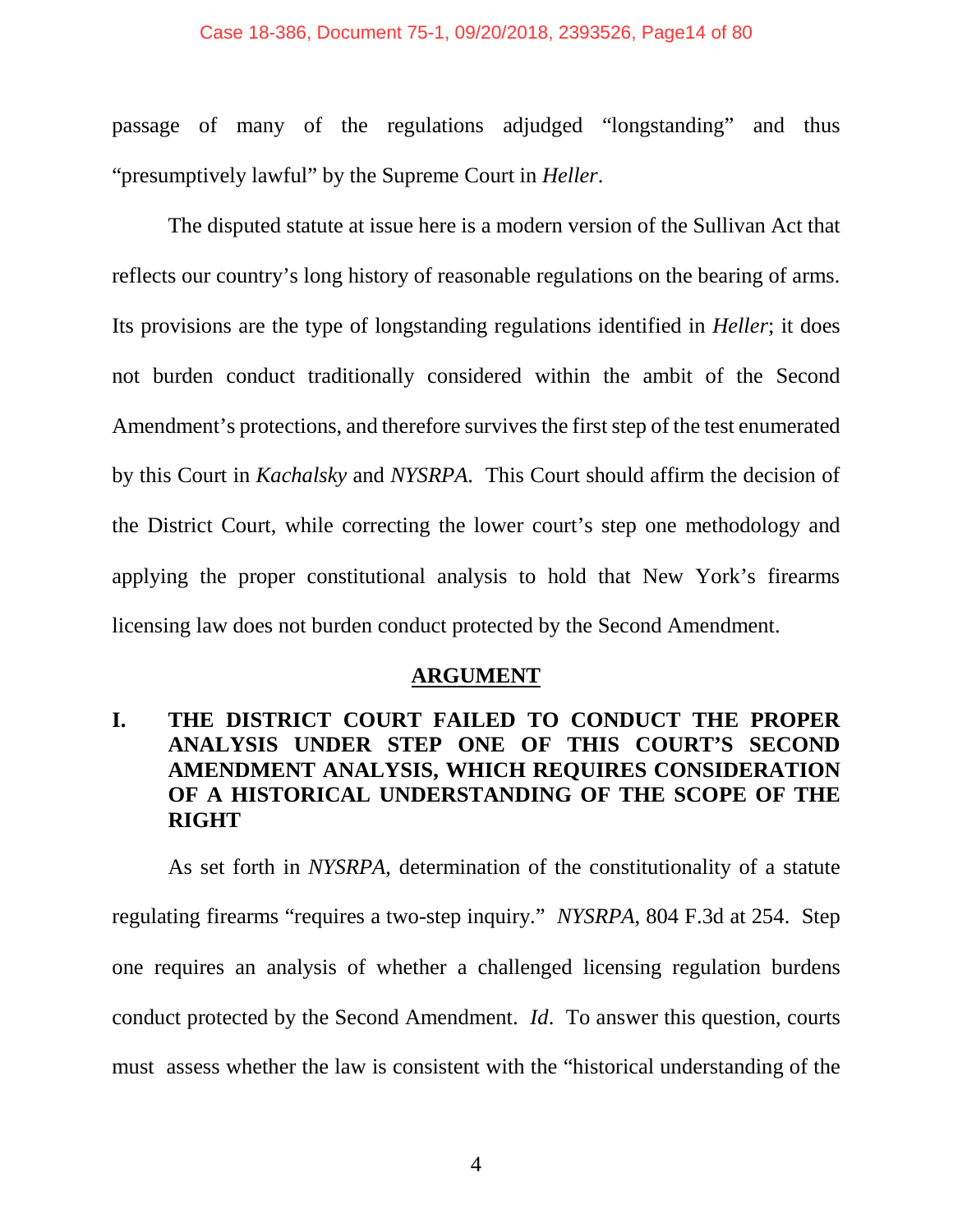scope of the right," *Heller*, 554 U.S. at 625, and consider whether the law is one of the "presumptively lawful regulatory measures" such as "prohibitions on the possession of firearms by felons and the mentally ill, ... laws forbidding the carrying of firearms in sensitive places such as schools and government buildings, [and] laws imposing conditions and qualifications on the commercial sale of arms." *NYSRPA*, 804 F.3d at 253. Such "longstanding" laws, the Supreme Court has explained, are tradition-based "exceptions" to the scope of the Second Amendment due to their "historical justifications." *Heller*, 554 U.S. at 635; *see McDonald v. City of Chicago*, 561 U.S. 742, 786 (2010) (reiterating *Heller*'s assurances that the decision "did not cast doubt on . . . longstanding regulatory measures"); *see also Kachalsky*, 701 F.3d at 91 (upholding New York State law regulating public carry of arms, which has "a number of close and longstanding cousins," unlike the law held unconstitutional in *Heller*).

The District Court erred by foregoing this historical analysis in favor of the "common use" and "typical possession" test normally applied in challenges to prohibitions on *types* of weapons*. See Libertarian Party of Erie Cty.,* 300 F. Supp. 3d at 441–42. Unlike the Second Circuit in *Kachalsky*, the District Court engaged in no analysis of the historical underpinnings of N.Y. Penal Law § 400.00. *Compare Libertarian Party of Erie Cty*, 300 F. Supp. 3d at 441-42 *with Kachalsky* at 84-85, 94-96*.* Instead, it held that, under the framework outlined in *NYSRPA*, deciding if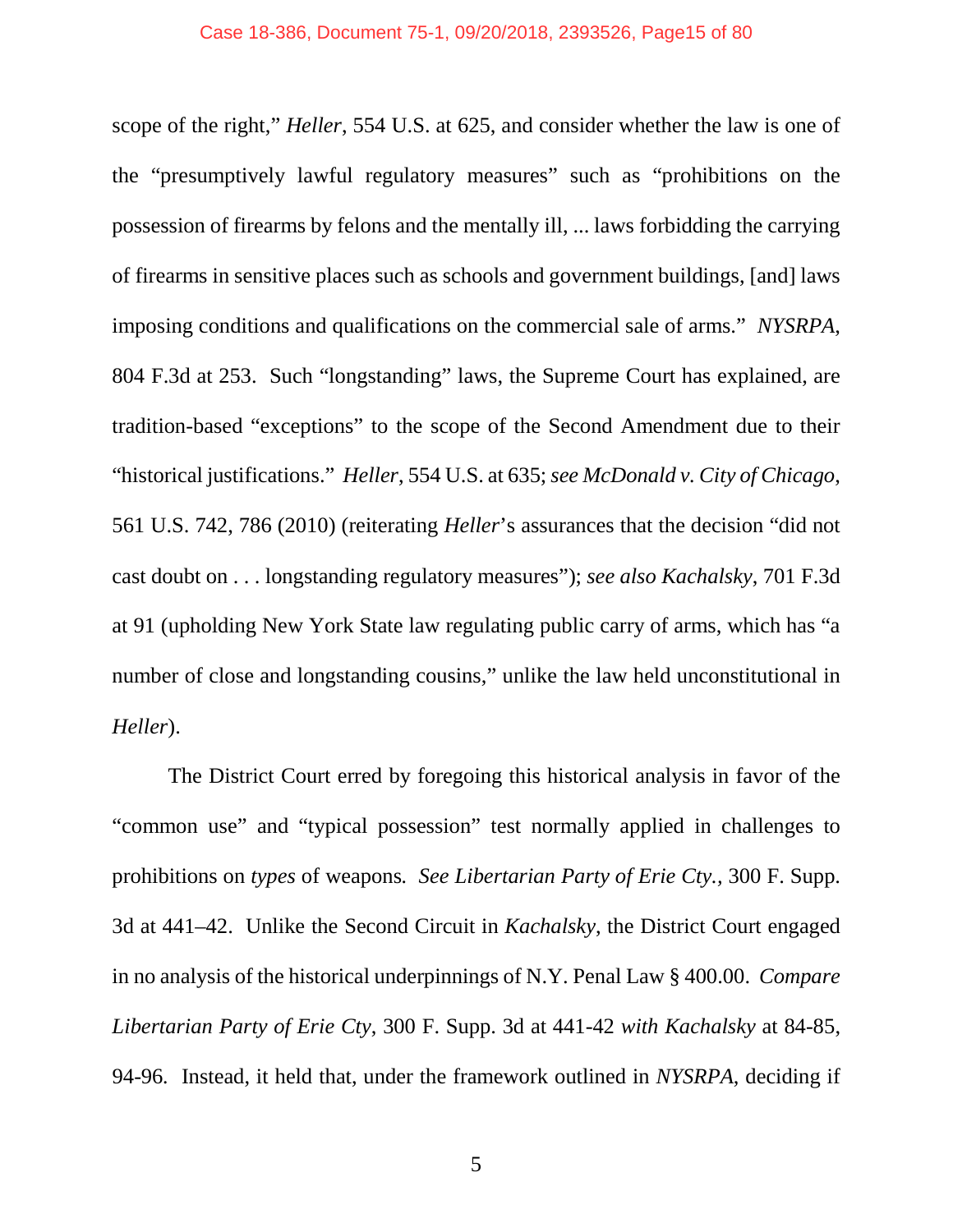New York's licensing laws were "longstanding" or "presumptively lawful" was "irrelevant at [step one] of the analysis." *Libertarian Party of Erie Cty*, *id.* 

This was clear error. Ignoring the historical underpinning of a challenged licensing regulation simply does not comport with the framework set out in *Heller*  and its progeny. *Heller*, 554 U.S. at 635; *see also Drake v. Filko*, 724 F.3d 426, 429–30 (3d Cir. 2013) (requirement that applicants demonstrate "justifiable need" to publicly carry arms qualifies as a "presumptively lawful," "longstanding" regulation and does not burden conduct "within the scope of the Second Amendment's guarantee").

In the years since the Second Circuit's decision in *Kachalsky*, in which this Court found the history presented was "highly ambiguous," and "d[id] not directly address the specific question before [the Court]," 701 F.3d at 91, historians and legal scholars have produced a substantial amount of historical research which reinforces the constitutionality of New York's public carry law and strongly supports the state's permit to purchase requirement. *See e.g.,* Repository of Historical Gun Laws, Duke University School of Law, https://law.duke.edu/gunlaws/ (archive published in 2017 documenting weapons laws from AD 605 to 1934). This history shows that laws like New York's are not regulatory outliers, but rather belong to a centuries-long historical tradition of regulating firearms. *Kachalsky,* at 96 ("[u]nderstanding the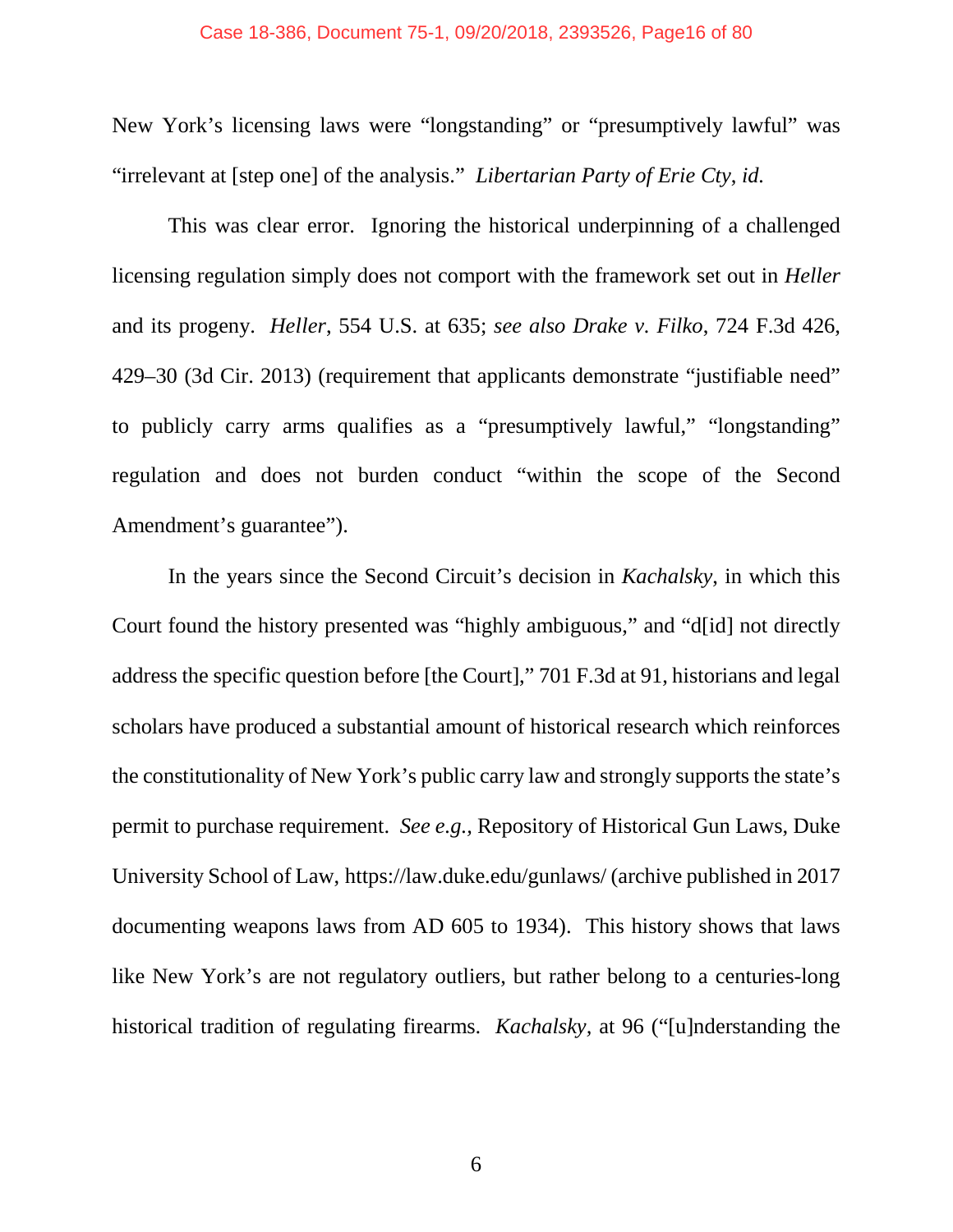scope of the constitutional right is the first step in determining the yard stick by which we measure the state regulation".

Accordingly, this Court should conclude that the District Court erred in deeming first-step historical analysis "irrelevant," and that N.Y. Penal Law § 400.00 passes constitutional muster under the first step of analysis as a "longstanding" and "presumptively lawful" regulation that does not burden conduct protected by the Second Amendment.

# **II. PROPER STEP-ONE HISTORICAL ANALYSIS DEMONSTRATES THAT NEW YORK'S PERMITTING REQUIREMENTS DO NOT "BURDEN CONDUCT PROTECTED BY THE SECOND AMENDMENT"**

What does it mean for a law to be considered "longstanding" under *Heller*? It does not require that a law "mirror limits that were on the books in 1791." *United States v. Skoien*, 614 F.3d 638, 641 (7th Cir. 2010) (en banc). Rather, laws may qualify as longstanding even if they "cannot boast a precise founding-era analogue," *N.R.A. v. BATF*, 700 F.3d 185, 196 (5th Cir. 2012), because a regulation that has "long been accepted by the public" is "not likely to burden a constitutional right." *Heller v. D.C.,* 670 F.3d 1244, 1253 (D.C. Cir. 2011) ("*Heller II*"); *see United States v. Marzzarella,* 614 F.3d 85, 91 (3d Cir. 2010) ("[L]ongstanding limitations are exceptions to the right to bear arms" and "are presumptively lawful because they regulate conduct outside the scope of the Second Amendment."); *United States v. Booker*, 644 F.3d 12, 23-24 (1st Cir. 2011) (noting that the Supreme Court in *Heller*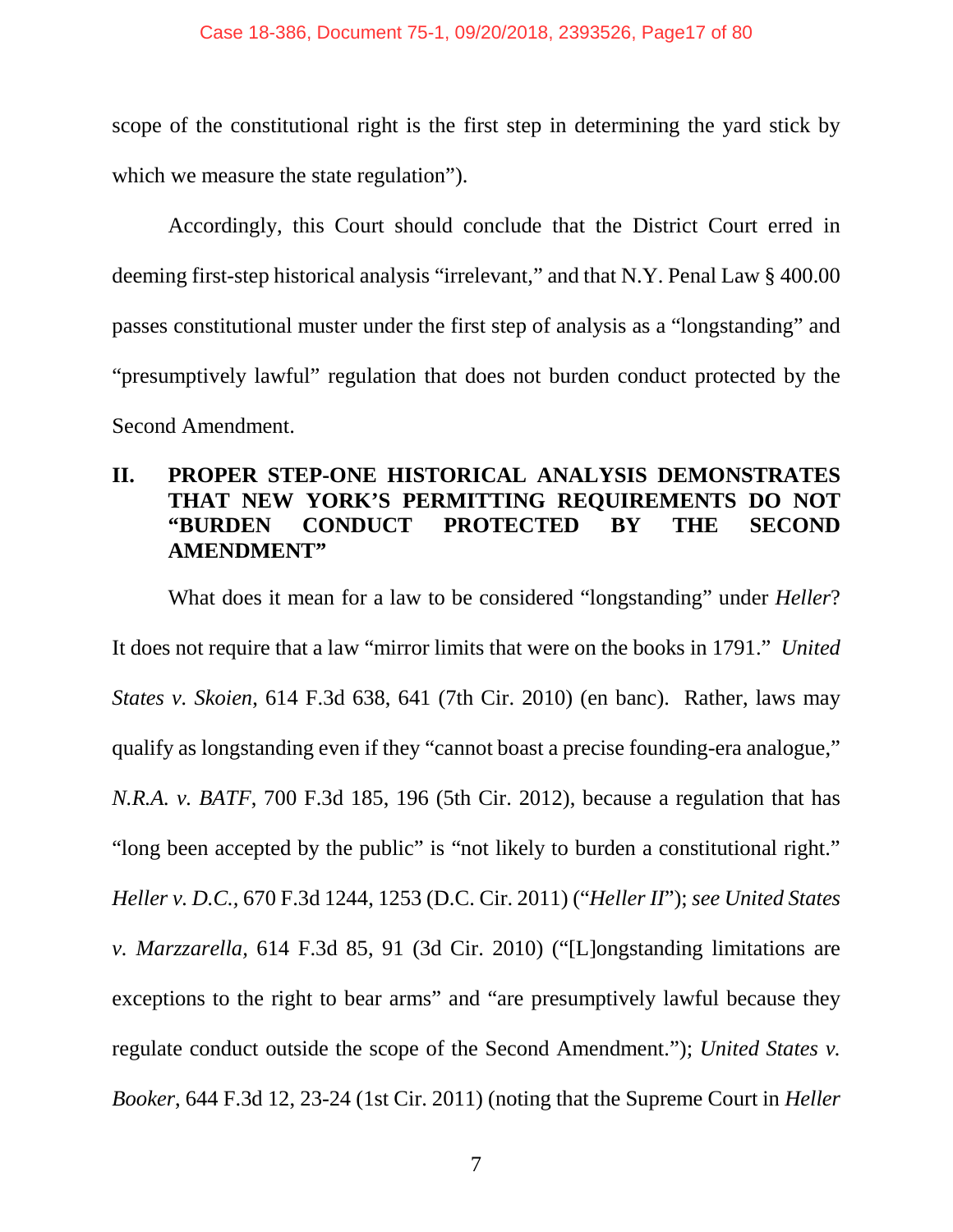#### Case 18-386, Document 75-1, 09/20/2018, 2393526, Page18 of 80

indicated that the "modern federal felony firearm disqualification law" should be considered sufficiently longstanding even though it is "firmly rooted in the twentieth century and likely bears little resemblance to laws in effect at the time the Second Amendment was ratified").

Like regulations upheld by this and other courts, New York's requirement that those seeking to carry firearms in public receive a license after a showing of need is a longstanding regulation which falls outside the scope of the Second Amendment. Likewise, the requirement that firearm owners obtain licenses to possess<sup>2</sup> firearms is a longstanding, presumptively lawful condition on the sale and possession of arms. Laws like the one challenged here have been widely accepted in the United States for hundreds of years and have been in effect in New York for over a century. New York Penal Law § 400.00 is thus longstanding and constitutional under *Heller*, and succeeds at the first step of the constitutional analysis required by this Court.

## **A. The History of the Sullivan Act and the Origin of N.Y. Penal Law § 400.00**

New York has long regulated the possession and sale of firearms; indeed, as *Kachalsky* set forth, New York's efforts predate the Constitution. 701 F.3d at 84. New York's modern system of firearm regulation has its roots at the turn of the

 $\frac{1}{2}$ <sup>2</sup> Unlike some other states' licensing regulations, New York's statute uses the word "possess," rather than "purchase." *Amicus* treat these terms as highly similar, if not indistinguishable, as both lead to the same result: a requirement that individuals undergo a background check prior to owning a firearm.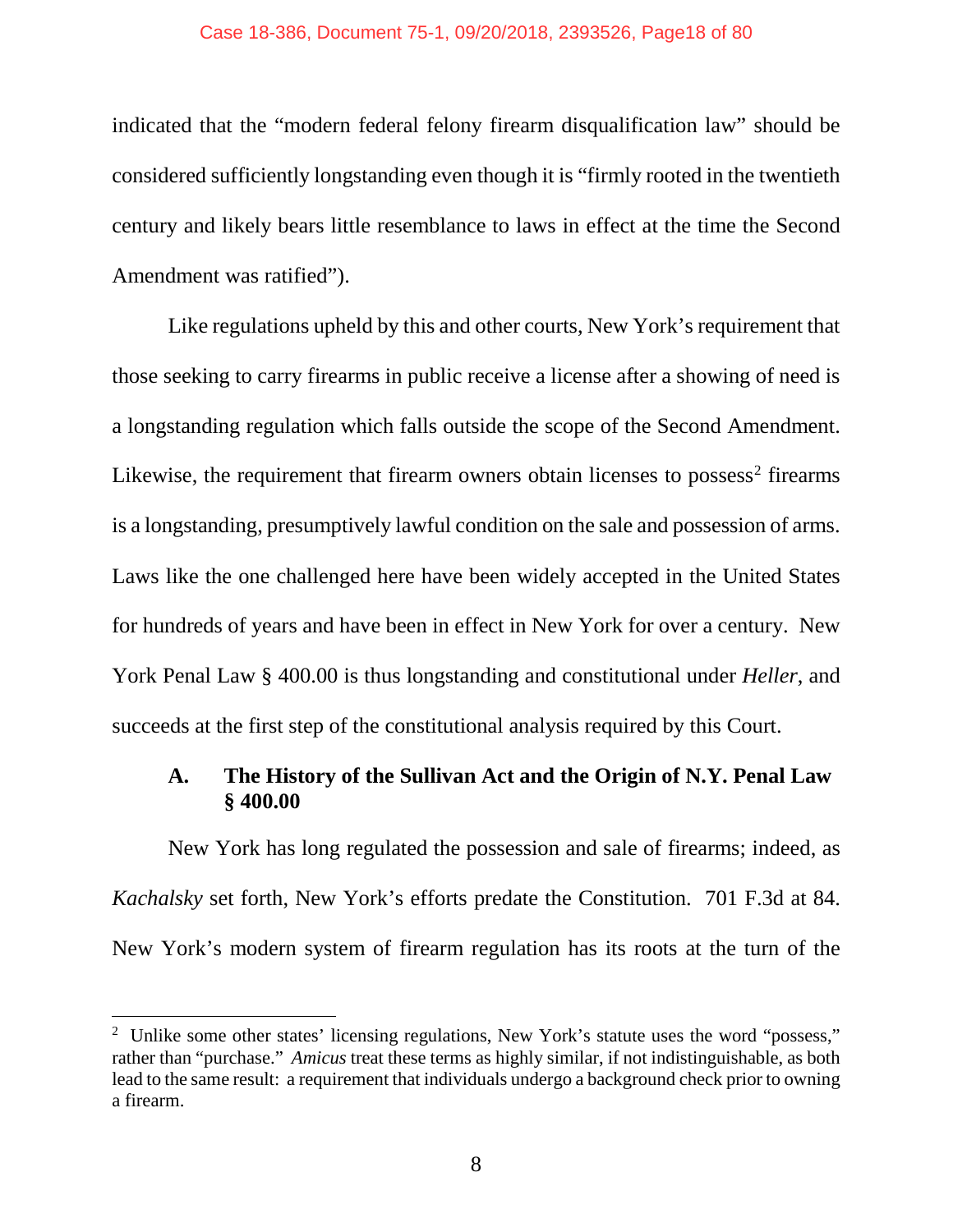twentieth century, when homicide rates in New York City began to rise. *Revolver Killings Fast Increasing*, N.Y. TIMES, January 30, 1911 at 4, ADD239. In response, New York State Senator Timothy Sullivan announced his intentions to make carrying concealed firearms a felony during the New York State Democratic Convention in 1910. Richard Welch, KING OF THE BOWERY, BIG TIM SULLIVAN, TAMMANY HALL, AND NEW YORK CITY FROM THE GILDED AGE TO THE PROGRESSIVE ERA, 144 (2008).

While named for Sullivan, the majority of the Act's provisions originated in a set of recommendations made to the State Legislature by the New York City Coroner's Office, which saw, firsthand, the toll increasing gun violence caused. Welch, at 145. Specifically, the Coroner's office proposed that firearms dealers should be "made to pay a high license," and "any one desiring to purchase a revolver should be compelled to go to the police to get a permit." *Revolver Killings Fast Increasing*, 4, ADD239. Once there, he would "have to give his name and address, and be questioned as to what use he would make of the revolver." *Id.*

Widely-publicized shootings—including an assassination attempt on New York City Mayor William Jay Gaynor—led to widespread support for action to address gun violence. *Stronger Ban on Pistols,* N.Y. TIMES, February 17, 1911 at 3, ADD244; *see also Story of Shooting Told by Witnesses*, N.Y. TIMES, Aug. 10, 1910 at 3, ADD242. In response to the increase in gun violence, many notable citizens of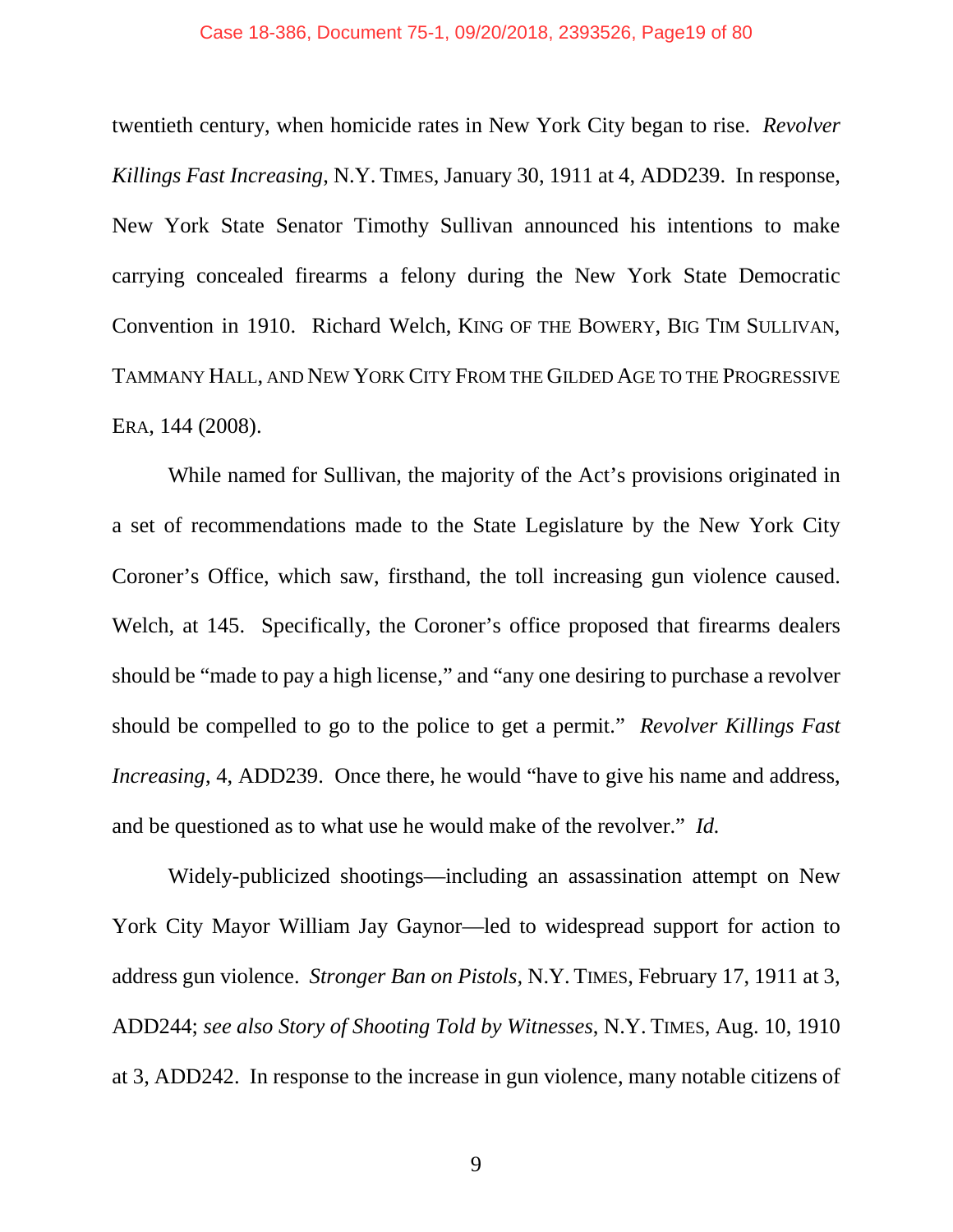the city, including anti-Tammany Hall crusader Henry Clews, John D. Rockefeller Jr., Jacob Schiff, John Wanamaker, firearms innovator Hudson Maxim, and the then-Republican New York Times Editorial Board supported the bill. *Stronger Ban on Pistols*, at 3, ADD244; *see also Topics of the Times*, N.Y. TIMES, April 27, 1911 at 8, ADD245. Indeed, the New York Times noted that the proposed bill "cannot too soon become a law." *Id.*

On May 10, 1911, the Act passed the New York State Senate with only five dissenting votes. *Ban Hidden Weapons on Sullivan's Plea*, N.Y. TIMES, May 11, 1911 at 3, ADD222. Five days later, the New York State Assembly passed the bill by an overwhelming and bipartisan 123-7 votes, and on May 29, 1911, Governor John Alden Dix signed the bill into law, effective September 1, 1911. *Weapons Bill Passes*, N.Y. TIMES, May 16, 1911 at 1, ADD247; *see also Stricter Weapons Law,* N.Y. TIMES, May 30, 1911 at 1, ADD243.

The Sullivan Act made it unlawful for any person to possess, unlicensed, "any pistol, revolver, or other firearm of a size which may be concealed upon the person." 1911 Laws of N.Y., ch. 195, § 1, at 443 (codifying N.Y. Penal Law § 1897, ¶ 3), ADD66. It was later amended to provide a standard for issuing permits either to publicly carry or possess weapons: requiring issuance of a permit (1) to carry when an applicant "is of good moral character and [where] proper cause exists for the issuance thereof," and (2) to possess when the licensing magistrate was "satisfied of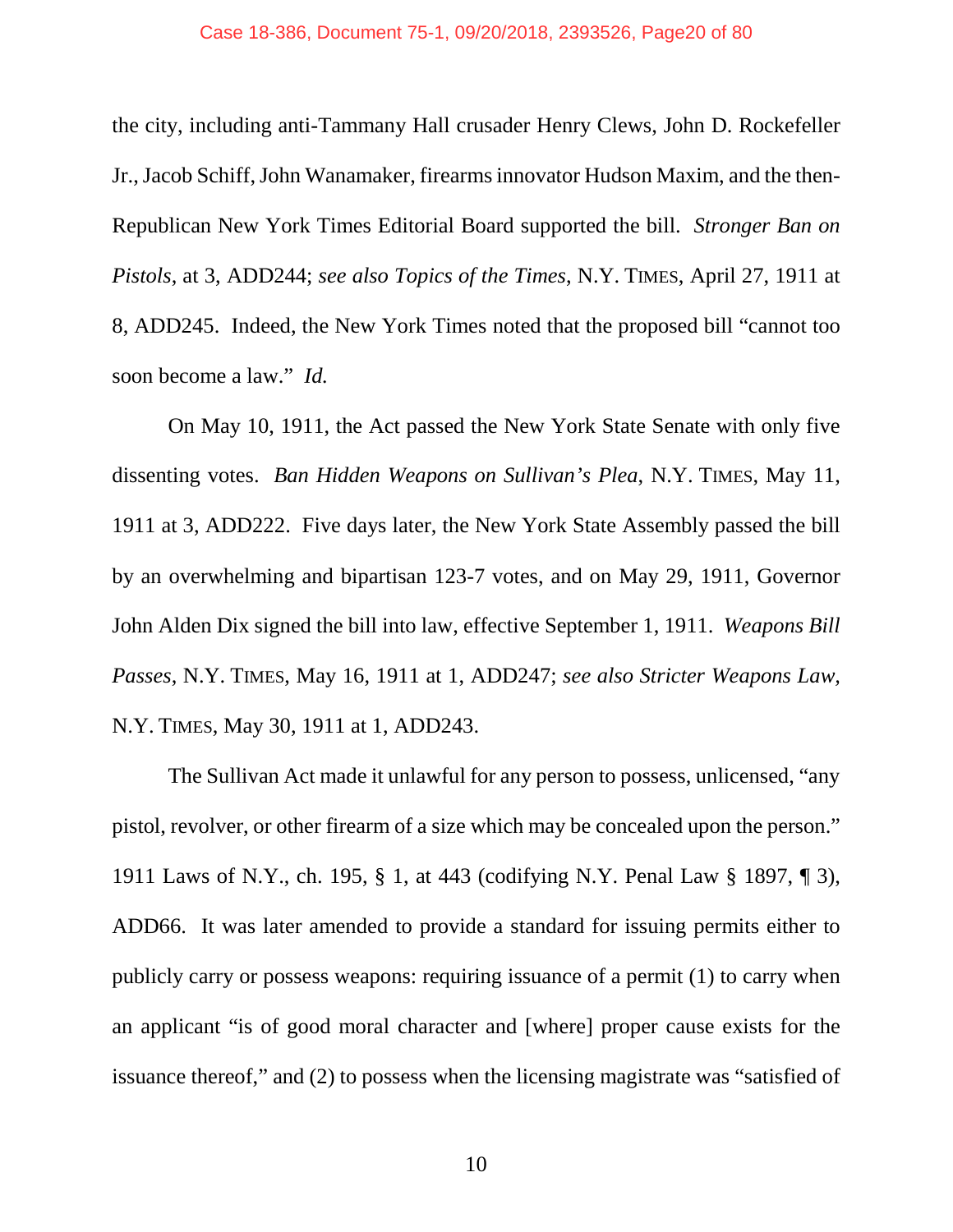#### Case 18-386, Document 75-1, 09/20/2018, 2393526, Page21 of 80

the good moral character of the applicant and provided that no good cause exists for the denial of such applicant." 1913 N.Y. Laws 1627, Ch. 608, ADD73. These provisions survive to this day, and are challenged on appeal. N.Y. Penal Law § 400.00.

Although the Sullivan Act was passed in the early twentieth century, the regulations it imposed were not novel. Rather, the Act was an iteration of a longstanding tradition of laws that have been enacted, accepted, and enforced in America since colonial times. We turn now to this history. *First*, we detail the centuries-long history regulating the public carrying of arms, which is now embodied in N.Y. Penal Law  $\S$  400.00(2)(f) (requiring that applicants for public carry licenses have "good moral character" and that "proper cause exists for the issuance thereof"). *Second*, we show that the Sullivan Act's permitting requirement to possess firearms was followed by other states' enactment of similar laws, and analogous regulations, since deemed "longstanding" under *Heller.*

## **B. Laws Requiring a Showing of Need to Carry a Firearm in Public are Longstanding and Presumptively Lawful**

### **i. Both Founding-Era England and the American Colonies Broadly Regulated Public Carry in Populated Areas**

Because the Second Amendment protects a "right inherited from our English ancestors," *Peruta v. Cnty. of San Diego*, 824 F.3d 919, 927 (9th Cir. 2016) (en banc), it is appropriate to begin with English history. English regulation on the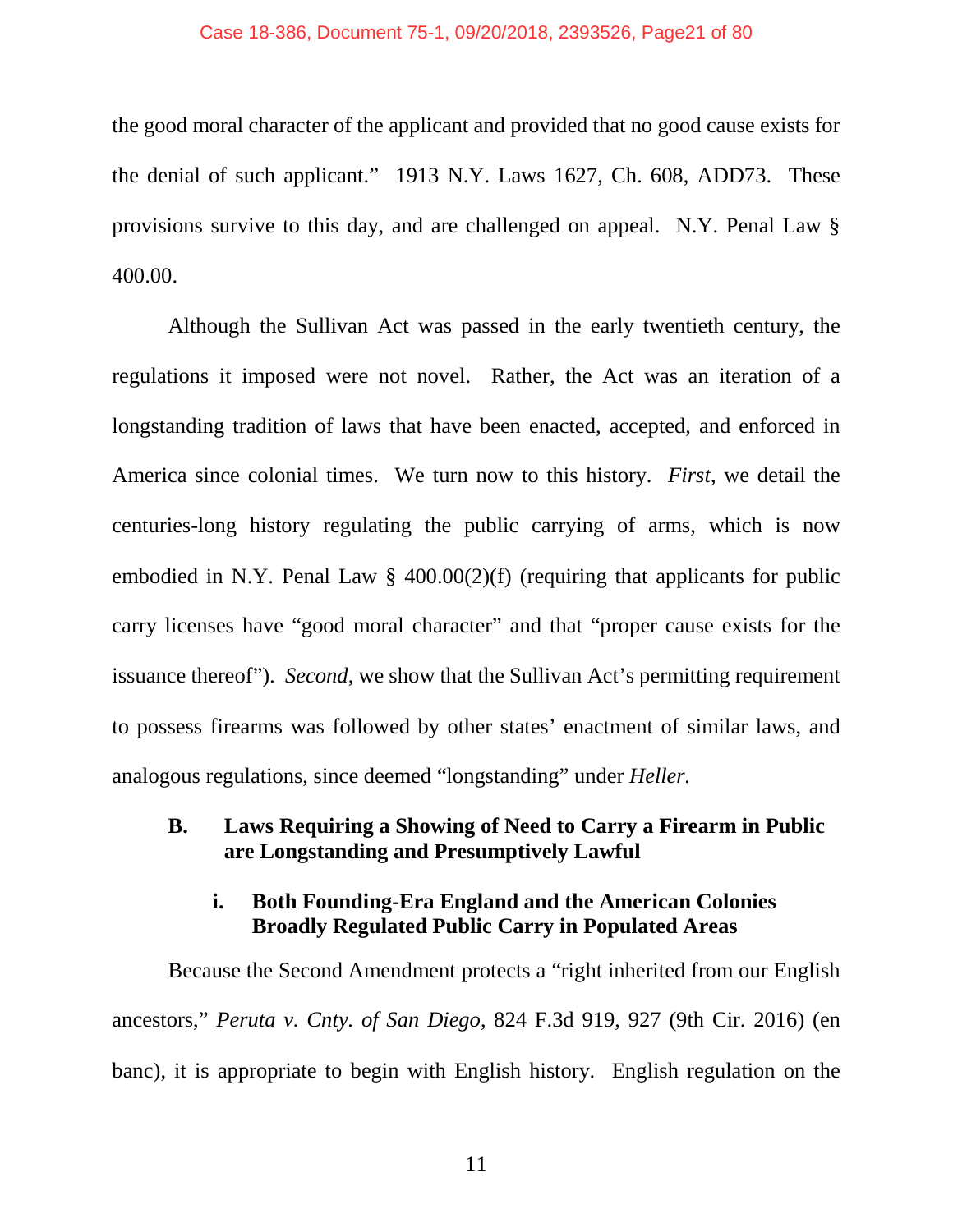#### Case 18-386, Document 75-1, 09/20/2018, 2393526, Page22 of 80

carrying of arms stretches back to at least 1328, when England enacted the Statute of Northampton, providing that "no Man great nor small" shall "go nor ride armed by night nor by day, in Fairs, Markets, nor in the presence of the Justices or other Ministers, nor in no part elsewhere." 2 Edw. 3, 258, ch. 3 (1328), ADD219.

In 1716, William Hawkins clarified the scope of this prohibition, stating that "a Man cannot excuse the wearing of such Armour in Publick by alledging that such a one threatened him, and that he wears it for the Safety of his Person from his Assault." 1 William Hawkins, A Treatise on the Pleas of the Crown, 136. Blackstone described the crime stating: "The offence of riding or going armed with dangerous or unusual weapon is a crime against the public peace, by terrifying the good people of the land," and compared the English regulation to the Law of Solon in ancient Athens, which read, "[h]e shall be fined, who is seen to walk the City-Streets with a sword by his Side, or having about him other Armour, *unless in the case of Exigency*." John Potter, The Antiquities of Greece 182 (4th ed. 1722) (emphasis added); 4 Blackstone Commentaries 149.

The American colonies adopted England's tradition of public-carry regulation. The first iteration was a 1686 New Jersey law that sought to prevent the "great fear and quarrels" induced by "several persons wearing swords, daggers, pistols," and "other unusual or unlawful weapons." 1686 N.J. Laws 289, 289–90, ch. 9, ADD1. To combat this "great abuse," the law provided that no person "shall

12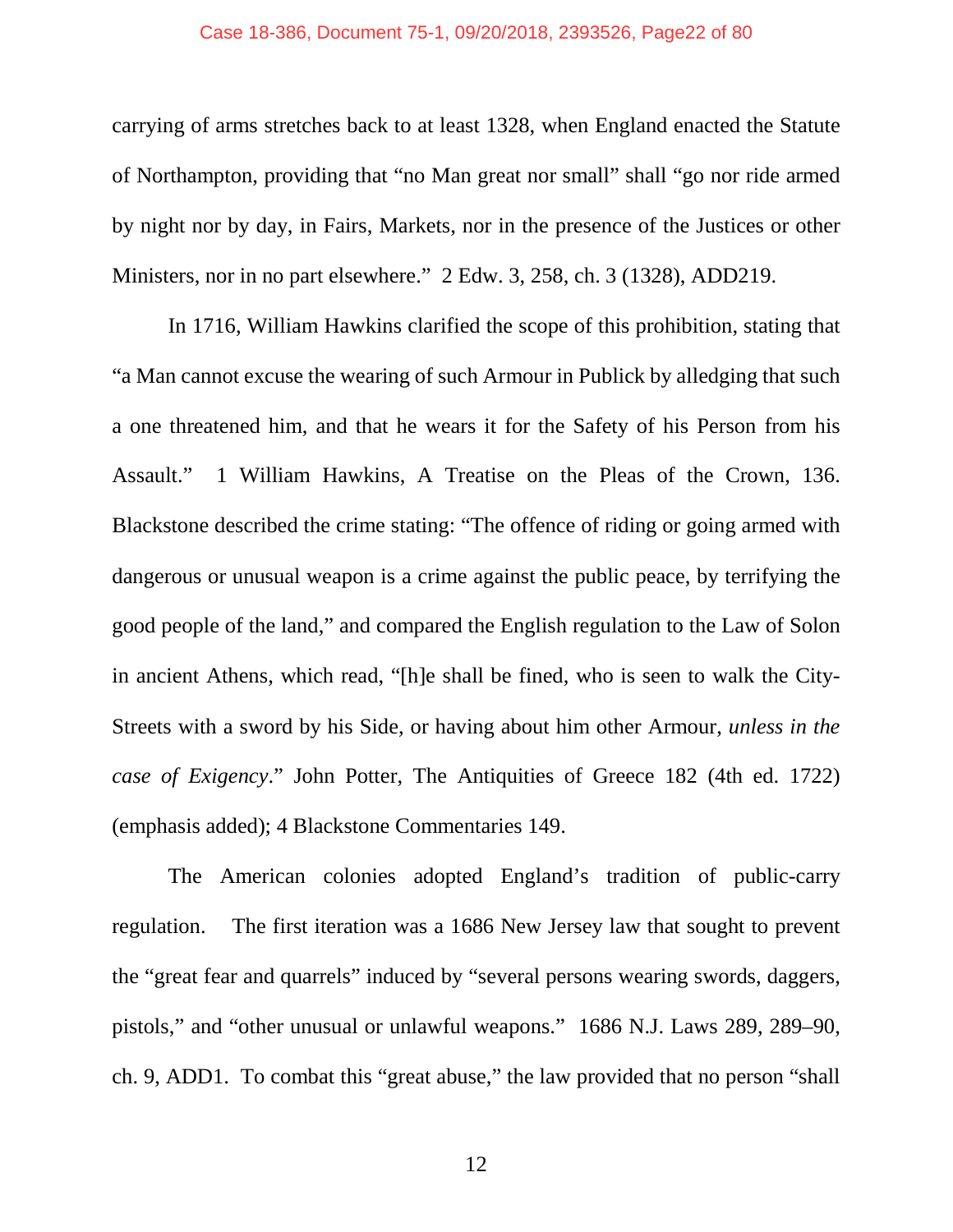#### Case 18-386, Document 75-1, 09/20/2018, 2393526, Page23 of 80

presume privately to wear any pocket pistol" or "other unusual or unlawful weapons," and "no planter shall ride or go armed with sword, pistol, or dagger," except for "strangers<sup>[]</sup> travelling" through. *Id.* This was only the start of a long history of regulation "limiting gun use for public safety reasons." Meltzer, Open Carry for All, 123 Yale L.J. 1486, 1523 (2014). As against this history, "there are no examples from the Founding era of anyone espousing the concept of a general right to carry." *Id*.

Many states enacted laws mirroring the Statute of Northampton both before and after the Constitution's adoption; eight years after New Jersey's law, Massachusetts enacted its own version, authorizing justices of the peace to arrest anyone who "shall ride or go armed Offensively before any of Their Majesties Justices, or other [of] Their Officers or Ministers doing their Office, or elsewhere." 1694 Mass. Laws 11, ADD4; *see also* 1699 N.H. Laws 1, ADD6; 1786 Va. Laws 35, ch. 49, ADD13; 1792 N.C. Laws 60, ch. 3, ADD14; 1801 Tenn. Laws 260-261, § 6, ADD18. Other states continued to enforce the Statute of Northampton through their common  $law<sup>3</sup>$ .

 <sup>3</sup> *See* A Bill for the Office of Coroner and Constable (Mar. 1, 1682), reprinted in *Grants, Concessions & Original Constitutions* 251 (N.J. constable oath) ("I will endeavour to arrest all such persons, as in my presence, shall ride or go arm'd offensively."), ADD221; Niles, *The Connecticut Civil Officer* 154 (1833) (noting crime of "go[ing] armed offensively," even without threatening conduct), ADD235; VERMONT TELEGRAPH, Feb. 7, 1838 (observing that "[t]he laws of New England" provided a self-defense right "to individuals, but *forb[ade] their going armed* for the purpose"), ADD246. Northampton also applied in Maryland. Md. Const. of 1776, art. III, § 1, ADD212.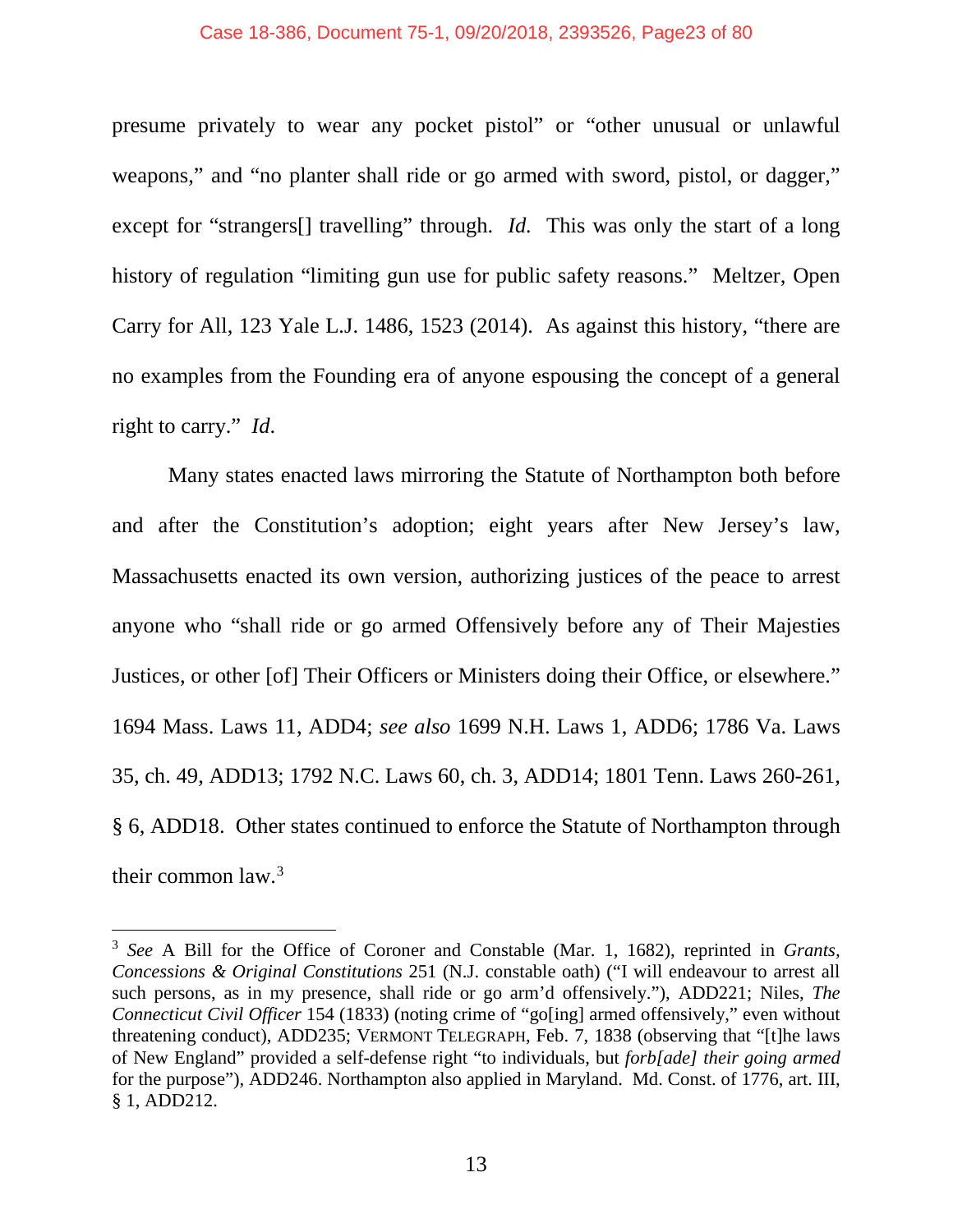# **ii. In the Early Nineteenth Century, Numerous States Enacted Laws Generally Prohibiting Public Carrying of Firearms, With Narrow Exceptions for Those With a Specific Need for Self Defense**

In the early nineteenth century, several states began to enact laws that functioned much like N.Y. Penal Law § 400.00, which affirmed the prohibition on the carrying of arms in public, with an exception for those who could show they had a need to carry. In 1836, Massachusetts amended its public-carry prohibition to provide a narrow exception for those having "*reasonable cause* to fear an assault or other injury, or violence to his person, or to his family or property." 1836 Mass. Laws 748, 750, ch. 134, § 16 (emphasis added), ADD20. Without "reasonable cause," no person could "go armed with a dirk, dagger, sword, pistol, or other offensive and dangerous weapon." *Id.* The law was understood to restrict carrying a firearm in public without good cause; as one judge explained in a grand jury charge appearing in the contemporary press in 1837, there was little doubt at the time that "no person may go armed… *without reasonable cause* to apprehend an assault or violence to his person, family, or property." Cornell, *The Right to Carry Firearms Outside of the Home*, 39 Fordham Urb. L.J. 1695, 1720 & n.134 (2012) (emphasis added).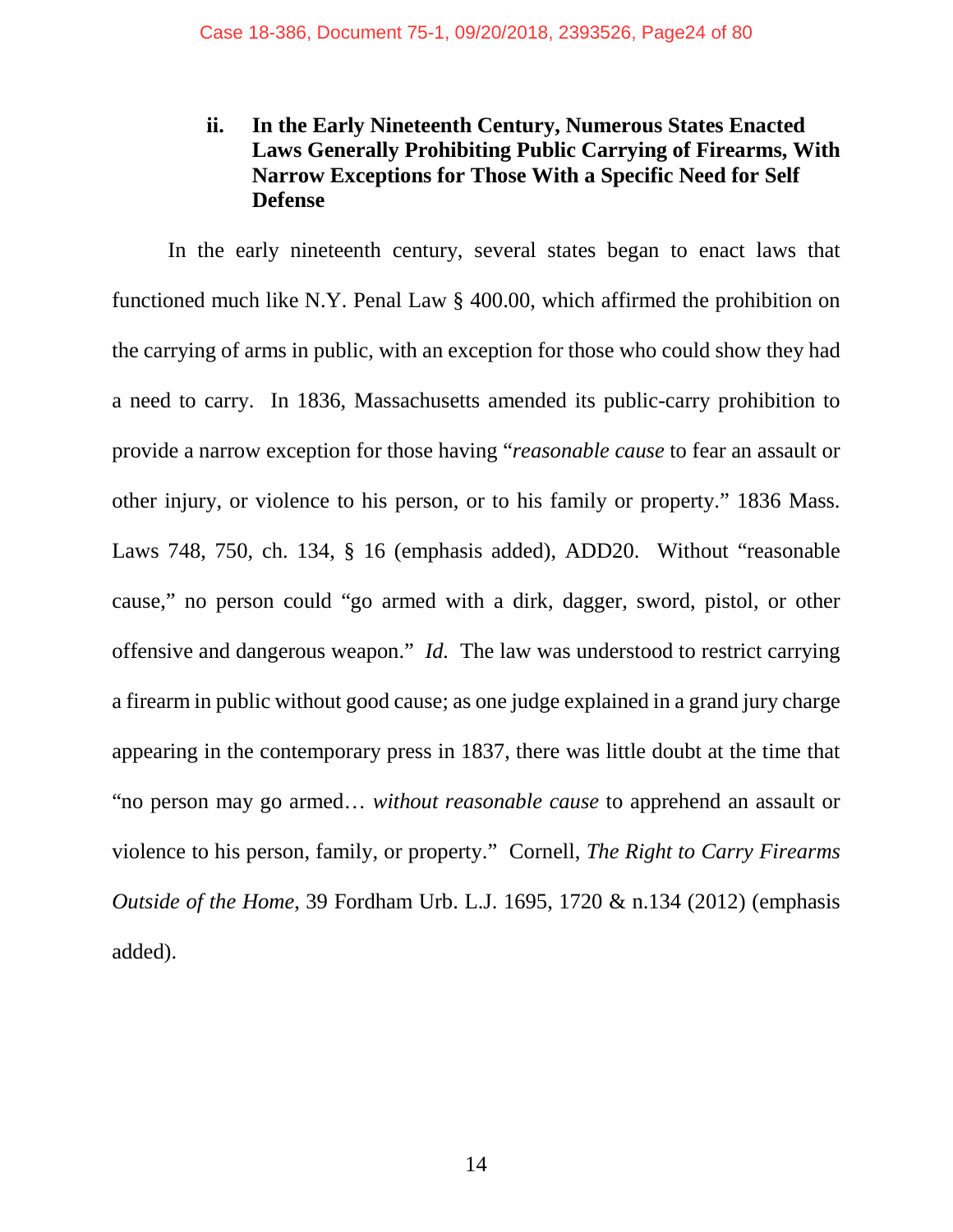Within a few decades, many states (all but one outside the slaveholding South) had adopted nearly identical laws.<sup>4</sup> Most copied the Massachusetts law verbatim, permitting a narrow self-defense exception. *See, e.g.,* 1851 Minn. Laws at 527–28, §§ 2, 17, 18, ADD27; 1873 Minn. Laws. 1025, § 17 (same after the 14th Amendment's ratification), ADD46. At least one state (Virginia) used slightly different language. 1847 Va. Laws at 129, § 16 ("If any person shall go armed with any offensive or dangerous weapon, without reasonable cause to fear an assault or other injury, or violence to his person, or to his family or property, he may be required to find sureties for keeping the peace."), ADD26. Semantic differences aside, these laws were understood, and were enforced, to do the same thing: broadly restrict the public carrying of firearms, with a limited exception for those who could show cause to go armed. 5

 <sup>4</sup> *See, e.g.*, 1838 Wisc. Laws 381, § 16, ADD21; 1841 Me. Laws 709, ch. 169, § 16, ADD22; 1846 Mich. Laws 690, 692, ch. 162, § 16, ADD23; 1847 Va. Laws 127, 129, ch. 14, § 16, ADD26; 1851 Minn. Laws 526, 528, ch. 112, § 18, ADD27; 1853 Or. Laws 218, 220, ch. 16, § 17, ADD29; 1861 Pa. Laws 248, 250, § 6, ADD30.

<sup>&</sup>lt;sup>5</sup> Newspaper articles describe criminal prosecutions under these laws even when the person was carrying a concealed weapon—a form of public carry that, by itself, does not indicate menacing conduct beyond bare carry. *See, e.g.,* City Intelligence, BOSTON COURIER (Boston, Mass.), Mar. 7, 1853, at 4 (reporting arrest and charge against person for "carrying a concealed weapon," a "loaded pistol"), ADD226; City Items, RICHMOND WHIG (Richmond, Va.), Sept. 25, 1860, at 3 (reporting that person was "arraigned" for "carrying a concealed weapon" and "required [to] give security"), ADD227; Recorders Court, OREGONIAN (Portland, Or.), Aug. 6, 1867, at 4 (reporting conviction for "carrying a concealed weapon," resulting in two-day imprisonment), ADD238.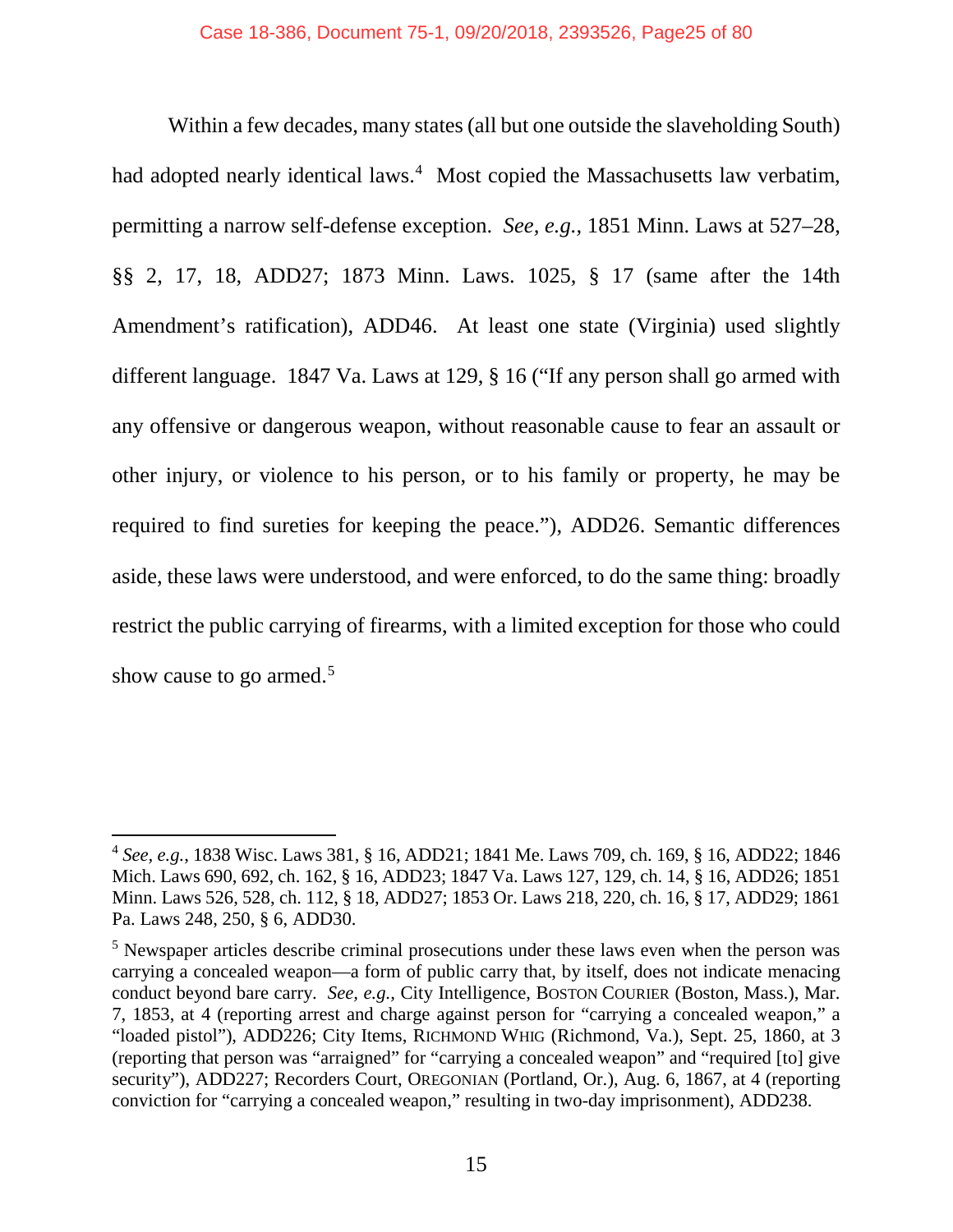### **iii. Laws Enacted Post-Civil War Continue to Affirm That Bearing Arms in Public Required "Good Cause"**

Laws enacted after the Civil War continued to affirm that bearing arms required a demonstration of good cause. In 1871, Texas prohibited public carry with an exception for good cause—a prohibition enforced with possible jail time, with narrow exceptions. 1871 Tex. Laws 25, ch. 34 § 1 (prohibiting public carry absent an "immediate and pressing" self-defense need, while exempting one's "own premises" and "place of business, and travelers "carrying arms with their baggage"), ADD43. The constitutionality of Texas's good cause requirement was twice unanimously affirmed by the Texas Supreme Court, first by a court made up entirely of Republican appointees and then after the end of Reconstruction by a court made up entirely of Democratic appointees, showing bipartisan agreement on the constitutionality of good cause laws. *See English v. State*, 35 Tex. 473 (1872); *State v. Duke*, 42 Tex. 455 (1874). Similarly, West Virginia allowed public carry only upon a showing of "reasonable cause to fear violence to his person, family, or property." 1870 W. Va. Laws 702, 703, ch. 153, § 8, ADD35; *see also State v. Barnett*, 34 W. Va. 74 (1890) (upholding state's "good cause" requirement).

Several states also incorporated a necessity element in their regulations on the carrying of concealed weapons. Kentucky limited the carrying of concealed weapons to where "the person has reasonable grounds to believe his person, or the person of some of his family, or his property, is in danger from violence or crime,"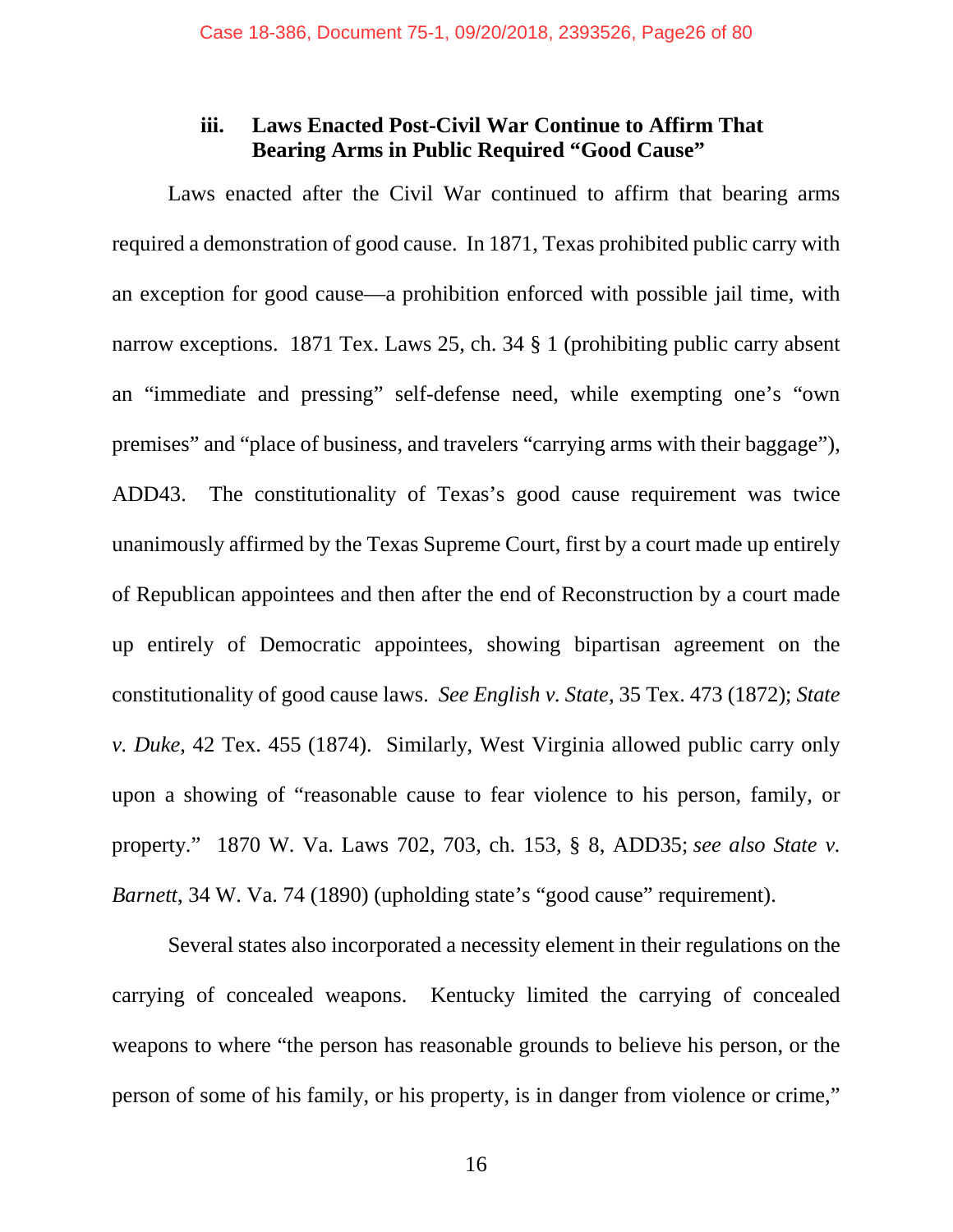or if he was "required by [his] business or occupation to travel during the night." 1871 Kentucky Acts 89, ch. 1888 § 2, ADD38; *see also* 1878 Mississippi 175, ch. 46 § 1 (exception to general prohibition on concealed weapons where user had been threatened with attack, or had "good and sufficient reason" to believe they would be attacked), ADD50. Alabama had a similar "necessity" requirement, in 1873, the Alabama Supreme Court held that a defendant, arrested and charged with the concealed carrying of a pistol, had the right to do so if there was "necessity" due to the "danger incident" to his travel from his home to his place of business in the city. *Eslava v. State*, 49 Ala. 355, 356 (1873). However, that right ended once he reached the city, and if he continued "to bear [the pistol] concealed about his person," he was guilty. *Id.* While these statutes applied to the concealed carrying of weapons, they likely functioned in a similar manner to the Northern, Western, Texan, and West Virginian laws cited *supra*, because the open carrying of weapons was apparently rare: the Louisiana Supreme Court, for example, referred to "the extremely unusual case of the carrying of such weapon in full open view." *State v. Smith*, 11 La. Ann. 633, 634 (1856); *see also State v. Huntly,* 25 N.C. 418, 422 (1843) ("[a] gun is an "unusual weapon"… no man amongst us carries it about with him, as one of his every day accoutrements… and never we trust will the day come when any deadly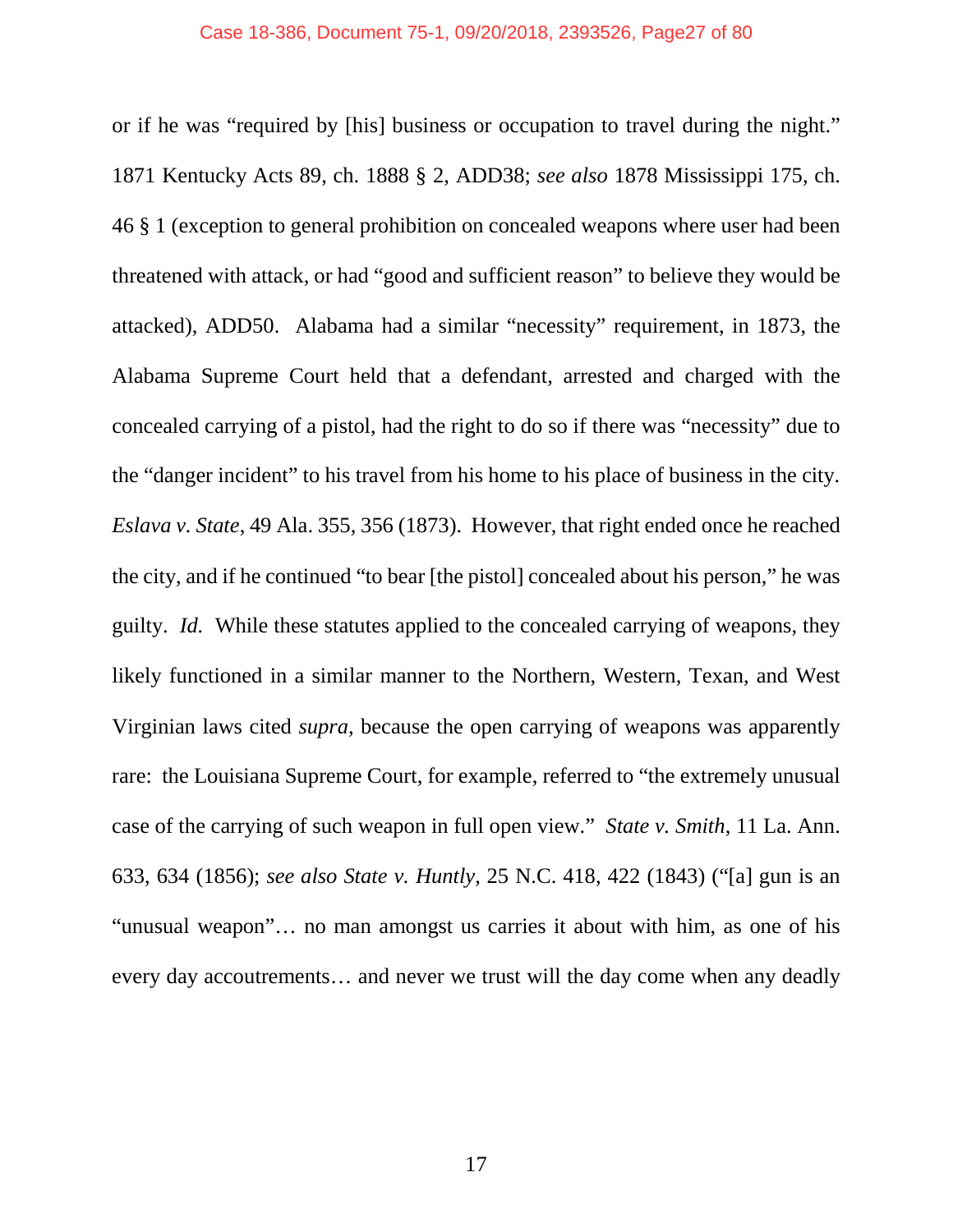weapon will be worn or wielded in our peace loving and law-abiding State, as an appendage of manly equipment").<sup>6</sup>

By the mid-to-late nineteenth century, several states adopted laws prohibiting carrying firearms in populated cities while allowing public carriage in rural areas;<sup>7</sup> many cities also imposed local public-carry bans.<sup>8</sup> "A visitor arriving in Wichita, Kansas, in 1873," for example, "would have seen signs declaring, 'LEAVE YOUR

 <sup>6</sup> Other states limited the method of public carry to ways that would be practical only in a situation of imminent danger. Tennessee prohibited carrying arms other than "openly in [the user's] hands." 1871 Tenn. Laws 81, ch. 90, § 1, ADD41. Arkansas enacted similar restrictions. 1881 Ark. Laws 191, 192, ch. 96, § 1-2 (forbidding carrying of any arms except "such pistols as are used in the army or navy of the United States," and requiring that they be worn or carried "uncovered," and "in [the user's] hand"), ADD52.

<sup>7</sup> See 1869 N.M. Laws 312, Deadly Weapons Act of 1869, ch. 32, § 1 "making it "unlawful for any person to carry deadly weapons, either concealed or otherwise, on or about their persons within any of the settlements of this Territory" while providing a narrow self-defense exception), ADD31; 1876 Wyo. Laws 352, ch. 52, § 1 (prohibiting carrying firearms "concealed or openly" "within the limits of any city, town or village"), ADD48; 1888 Idaho Laws 23, § 1 (making it unlawful "to carry, exhibit or flourish any … pistol, gun or other-deadly weapons, within the limits or confines of any city, town or village or in any public assembly"), ADD55; 1889 Ariz. Laws 16, ch. 13, § 1 (prohibiting "any person within any settlement, town, village or city within this Territory" from "carry[ing] on or about his person, saddle, or in his saddlebags, any pistol."), ADD57; 1890 Okla. Laws 495, art. 47, §§ 2, 5 (crime for anyone "to carry upon or about his person any pistol, revolver," or "other offensive" weapon, except for carrying "shotguns or rifles for the purpose of hunting, having them repaired, or for killing animals," or to use in "military drills, or while travelling or removing from one place to another"), ADD59; 1903 Okla. Laws 643, ch. 25, art. 45, § 584, ADD64.

<sup>8</sup> *See, e.g.,* Washington, D.C., Ordinance ch. 5 (1857), ADD208; Nebraska City, Neb., Ordinance no. 7 (1872), ADD199; Nashville, Tenn., Ordinance ch. 108 (1873), ADD197; Los Angeles, Cal., Ordinance nos. 35–36 (1878), ADD196; Salina, Kan., Ordinance no. 268 (1879), ADD203; La Crosse, Wis., Ordinance no. 14, § 15 (1880), ADD195; Syracuse, N.Y., Ordinances ch. 27 (1885), ADD206; Dallas, Tex., Ordinance (1887), ADD194; New Haven, Conn., Ordinances § 192 (1890), ADD200; Checotah, Okla., Ordinance no. 11 (1890), ADD193; Rawlins, Wyo., Ordinances art. 7 (1893), ADD201; Wichita, Kan., Ordinance no. 1641 (1899), ADD210; San Antonio, Tex., Ordinance ch. 10 (1899), ADD204; When and Where May a Man Go Armed, S.F. BULLETIN, Oct. 26, 1866, at 5 ("[San Francisco] ordains that no person can carry deadly weapons"), ADD252.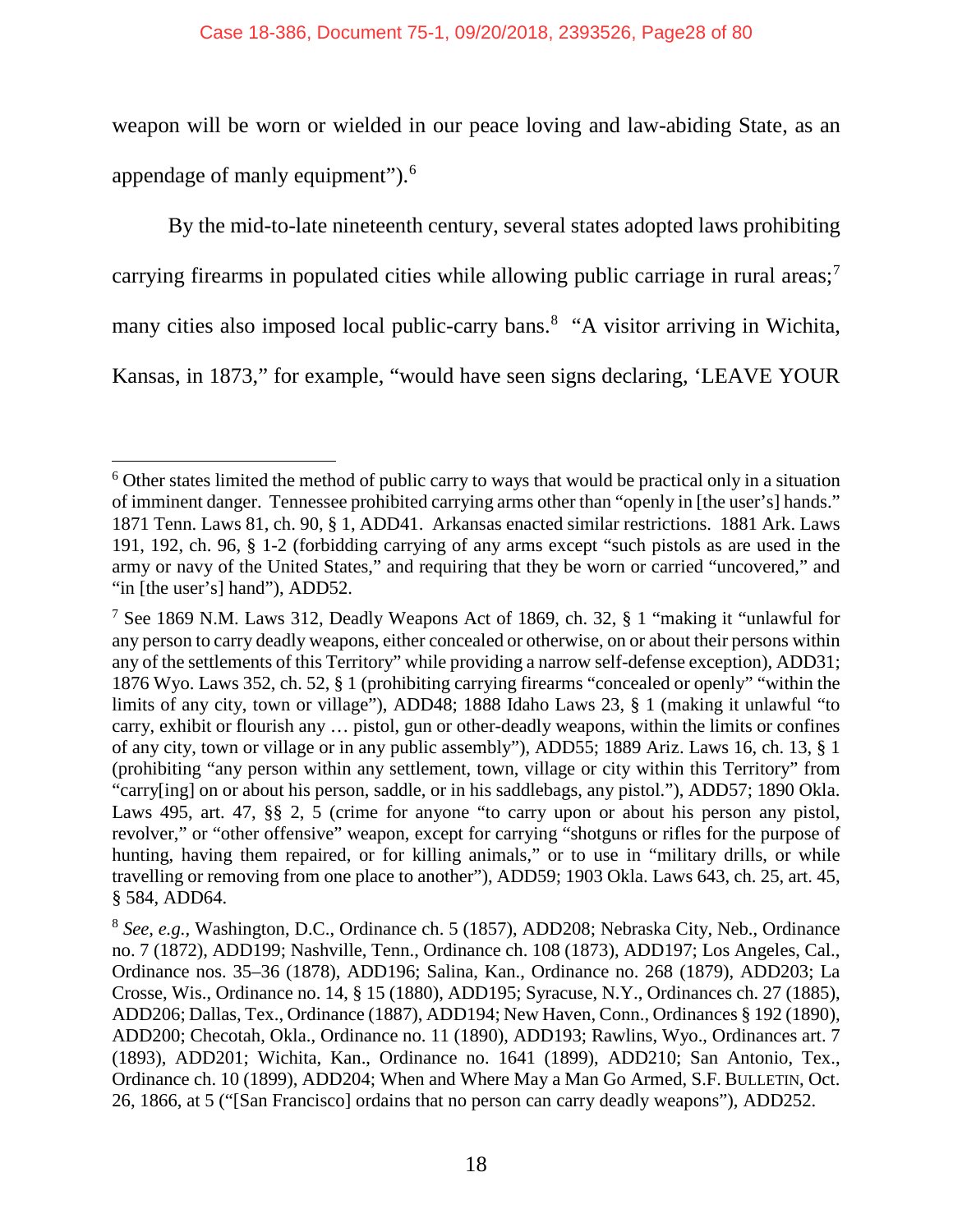REVOLVERS AT POLICE HEADQUARTERS, AND GET A CHECK.'" Winkler, Gunfight 165 (2011). Dodge City was no different. A sign read: "THE CARRYING OF FIREARMS STRICTLY PROHIBITED." *Id.*

### **iv. In the Early Twentieth Century, Many States Enact Laws Coupling the Carrying of Concealed Weapons With a "Good Cause" Requirement**

In the early twentieth century, the United States Revolver Association drafted a model law to guide the legislative efforts of other states (the "U.S.R.A. Model Act"). Among many other regulations, the U.S.R.A. Model Act prohibited carrying concealed weapons without a permit, the issuance of which required a showing of necessity. See Charles V. Imlay, The Uniform Firearms Act, 12 A.B.A. J. 767, 767 (1926), ADD229.

Pennsylvania, North Dakota, South Dakota, Washington, and Alabama adopted the U.S.R.A. Model Act and required that an applicant for a concealed carry license show "good reason to fear an injury to his person or property," or had "any other proper reason for carrying a firearm," and that he was a "suitable person to be so licensed." 1931 Pa. Laws 497, 498-499, Act 158 § 7, ADD168; 1923 N.D. Acts 379, 381 ch. 226 § 8, ADD106; 1935 S.D. Sess. Laws 355, 356 ch. 208 § 7, ADD178; 1935 Wash. Sess. Laws 599, 600-601 ch. 172 § 7, ADD183; 1936 Ala. Laws 51, 52 § 7, ADD190; 1925 Or. Laws 468, 471 ch. 260 § 8, ADD143; *see also*  1923 Cal. Acts 695, 698-699 ch. 339 § 8 (requiring that the "person applying therefor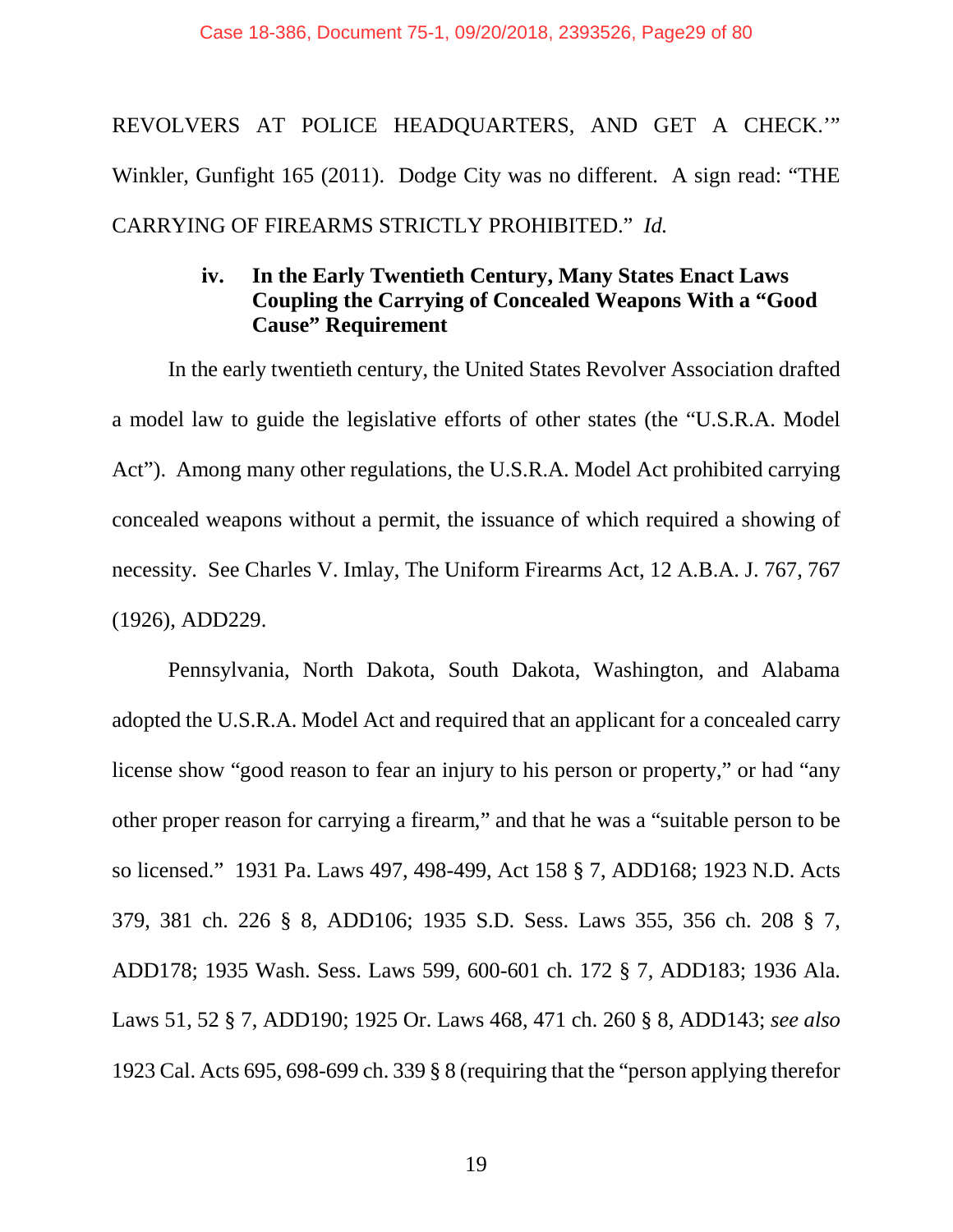is of good moral character, and that good cause exists for the issuance thereof"), ADD197. Michigan, similarly, required that an applicant for a concealed carry license show that he or she was a "suitable person" to be granted such a license," and that there was "reasonable cause therefor." 1925 Mich. Pub. Acts 473, 473-474, No. 313 § 5, ADD129. New Jersey would issue concealed carry permits once the issuing judge was "satisfied of the sufficiency of the application," and "of the need of such person carrying concealed upon his person." 1925 N.J. Laws 185, 186, ch. 64 § 2, ADD135. And Indiana enacted a version of a background check, requiring that the permit application was "signed by two resident householders and freeholders of the county in which the applicant live[d]," and also that "the applicant is a suitable person to be granted a permit under the law." 1925 Ind. 495, 497 ch. 207 § 7, ADD122. Despite semantic variants, these laws all required a showing of "cause," and the suitability of the license applicant prior to carrying arms in public.

Against this historical backdrop of U.S. states enacting good cause public carry licensing standards, it is clear that the requirements in the Sullivan Act were no anomaly. 1913 N.Y. Laws 1627, 1628, Ch. 608, ADD71. Rather, they are widely-accepted regulations that the states throughout the United States have historically—through their common law and their legislatures—enacted. Because New York's current licensing requirements track this history, the public carry licensing provisions of N.Y. Penal Law § 400.00 are longstanding and constitutional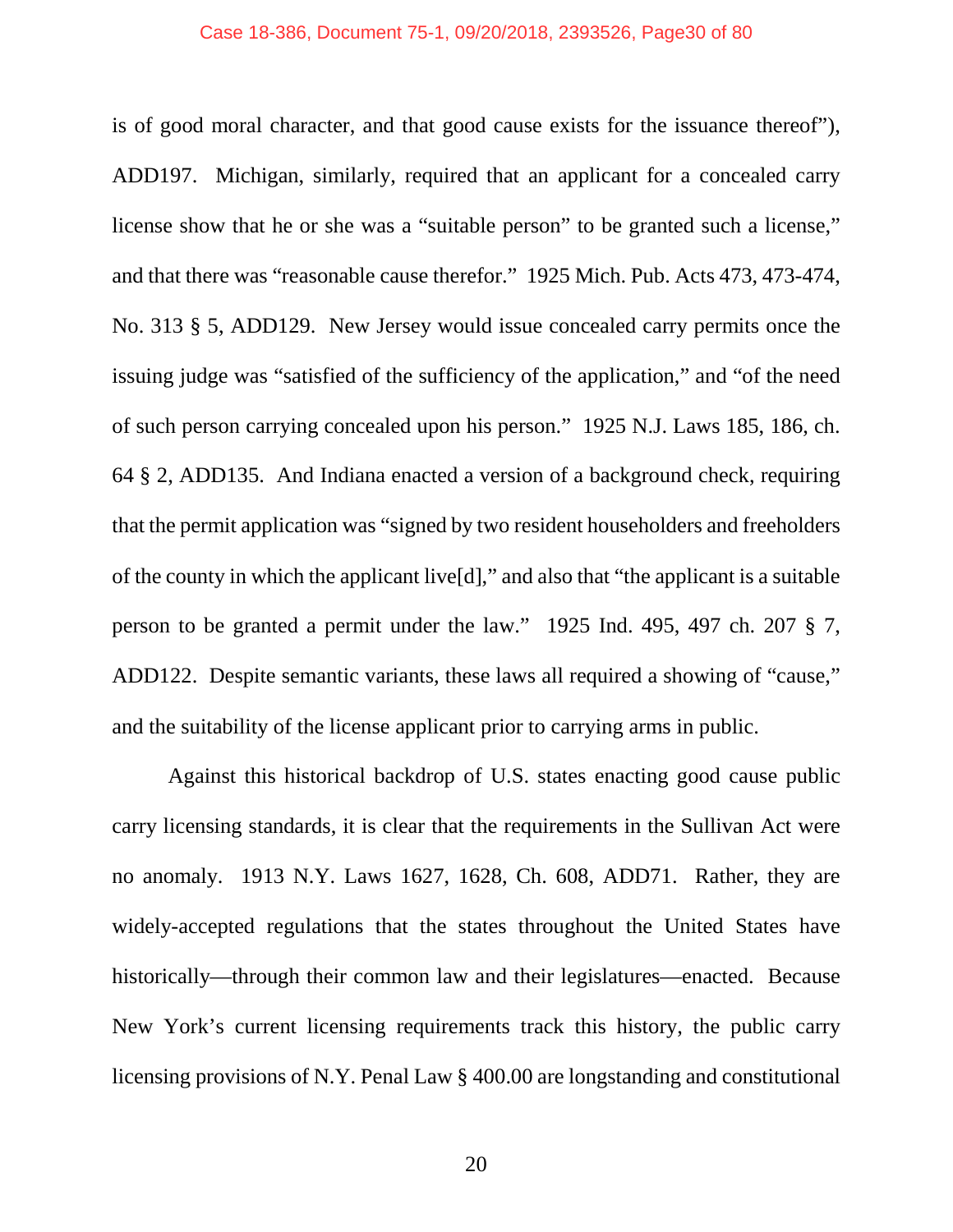under *Heller*, and succeed at the first step of the constitutional analysis required by this Court.

We now turn to the longstanding history of another provision of the Sullivan Act challenged on appeal: the licensing requirement for the possession of firearms.

# **C. The Sullivan Act's Licensing Requirement to Possess Firearms is Longstanding and Presumptively Constitutional**

# **i. After Passage of the Sullivan Act, Other States Began Passing Laws Requiring a License, or Government Approval, to Purchase Firearms**

The Sullivan Act's requirement that firearm owners obtain a permit only after showing their good moral character and that "no good cause exists for the denial of such applicant" is consistent with a longstanding tradition. The Sullivan Act preceded, and indeed precipitated, the passage of those laws identified as longstanding in *Heller.* After the Sullivan Act's enactment, many states followed New York's lead by enacting laws requiring government licensing or approval prior to purchasing firearms. In 1913, Oregon made it a misdemeanor for "any person, firm or corporation" to "sell at retail, barter, give away or dispose of" a handgun unless the recipient had a permit, issued by a government official. 1913 Or. Laws 497, ch. 256 s. 1, ADD76. Such a permit would be issued only if the applicant had provided "an affidavit from at least two reputable freeholders as to the applicant's good moral character." *Id* at s. 2*.* Delaware enacted a similar law in 1918, requiring persons purchasing firearms be "positively identif[ied]" by "at least two freeholders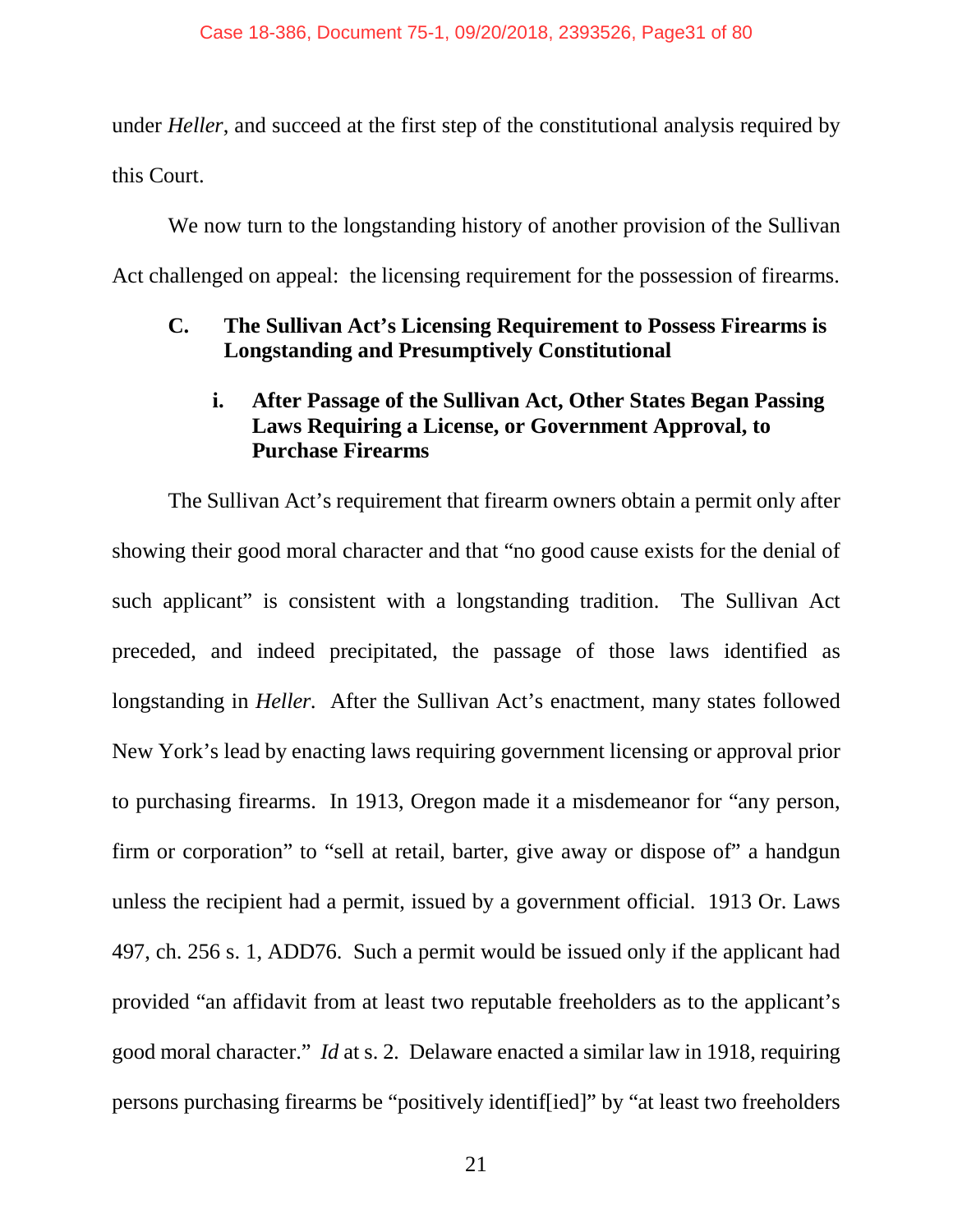#### Case 18-386, Document 75-1, 09/20/2018, 2393526, Page32 of 80

resident in the County where the sale [wa]s made," and specifically required that the arms seller could not act as one of the identifying freeholders. 1918-1919 Del. Laws 55, 55-56 ch. 28 § 1, ADD83.

Other states required that the license issuer—often the sheriff or deputy sheriff—make the "good moral character" determination, or otherwise decide to grant the license. *See, e.g.* 1925 Haw. Sess. Laws 790, 793, ch. 128 § 2136, ADD115. Montana required persons wishing to "purchase, borrow, or otherwise acquire possession of any firearm" to obtain a permit from the county sheriff, who would not issue the same until he was "satisfied" that the applicant was "of good moral character" and did not "desire such firearm or weapon for any unlawful purpose." 1918 Mont. Laws 6, 7 ch. 2 § 3 (spelling modernized), ADD79. Violations were punishable by a fine of no less than \$50.00, imprisonment for not less than ten days and no more than six months, or both. *Id.* at 9, § 7. North Carolina required that clerks of the Superior Courts issue a permit to purchase a pistol only where they were "fully satisffied]" "by affidavits, oral evidence, or otherwise, as to the good moral character of the applicant," and, moreover, that the applicant "require[d] the possession of such weapon… for protection of the home." 1919 N.C. Sess. Laws 397, 398 ch. 197, § 3, ADD87. Missouri required that any purchaser of a "firearm of a size which may be concealed upon the person" obtain a permit issued by the circuit clerk of the county, who had been satisfied that the person applying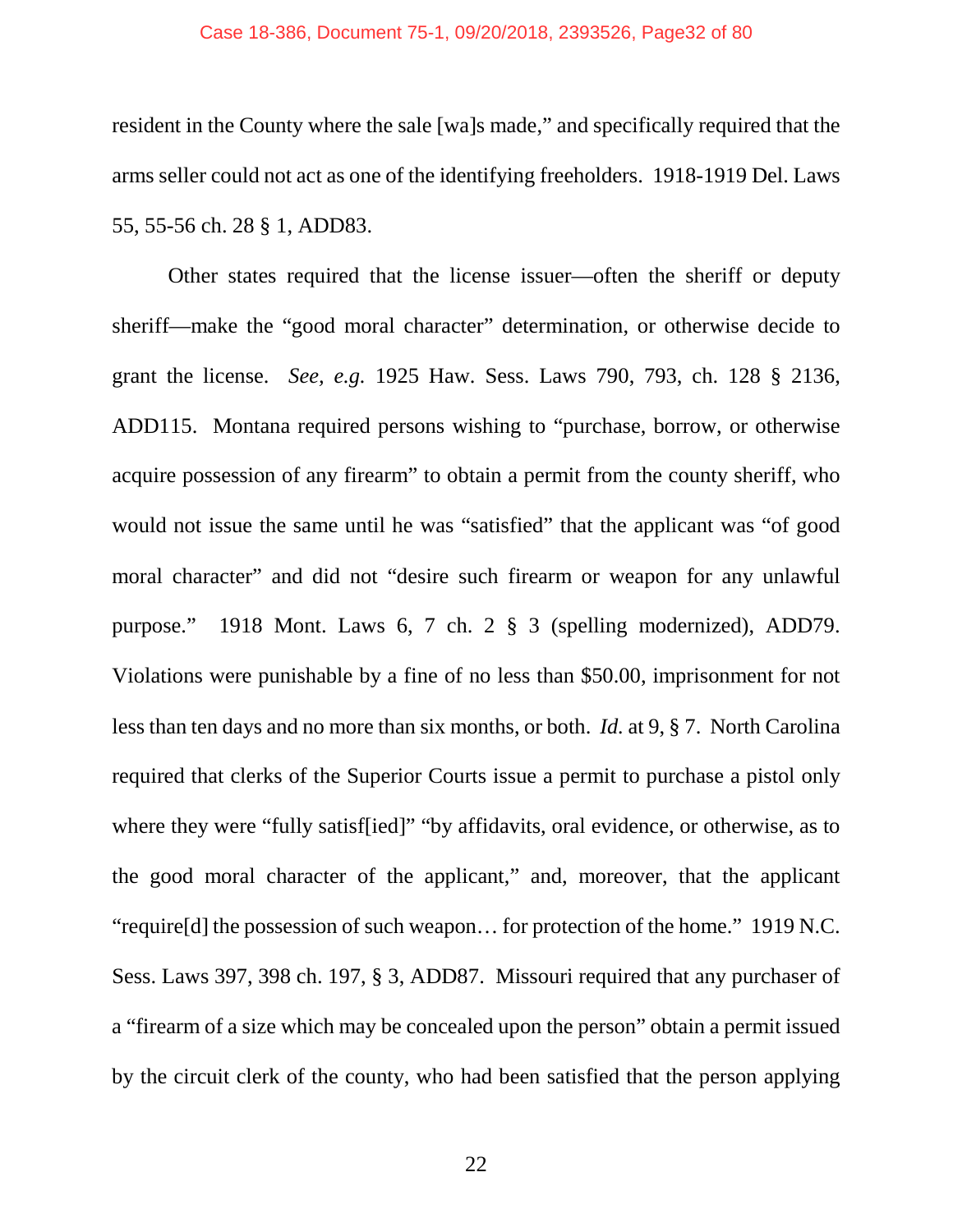#### Case 18-386, Document 75-1, 09/20/2018, 2393526, Page33 of 80

was "of good moral character," "lawful age," and "that the granting of the same will not endanger the public safety." 1921 Mo. Laws 691, 692 § 2, ADD91.

Several more states followed New York's lead in the late 1920's. In 1927, Michigan required that any purchaser of a pistol first obtain a license, which would be denied to any person not "nineteen years of age or over," who had not resided instate for "six months or more," and "in no event," would a permit issue to a felon or someone "adjudged insane." 1927 Mich. Pub. Acts 887, 887-88, Act 372 § 2, ADD149. New Jersey required purchasers of pistols or revolvers to secure a "permit to purchase or carry," and provided that such permit would be denied if the applicant was not a "person of good character" or of "good repute in the community in which he lives." 1927 N.J. Laws 742, 746 ch. 321 § 9, ADD161.

States' enactment across the country of licensing laws similar to New York's statute shows that New York was no regulatory outlier. Rather, many other jurisdictions drafted and passed laws that regulated precisely the same ownership of arms. Because a regulation that has "long been accepted by the public," in New York and elsewhere, is "not likely to burden a constitutional right," *Heller II,* 670 F.3d 1253, N.Y. Penal Law § 400.00 falls outside the scope of conduct protected by the Second Amendment.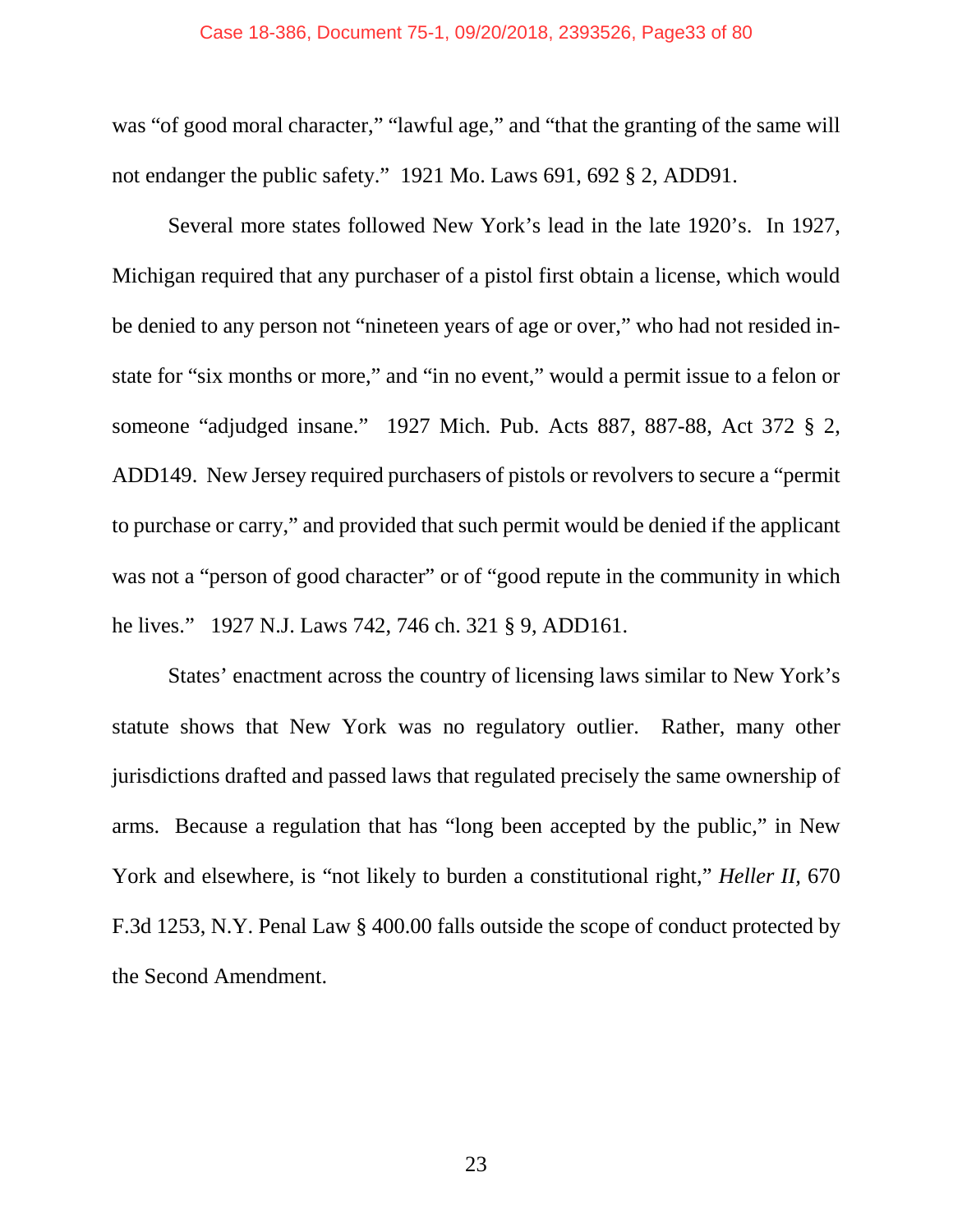# **ii. Analogous Laws Requiring a Waiting Period and Background Checks Are "Close And Longstanding Cousins" of the Sullivan Act**

Finally, the Court should look to "close and longstanding cousins" of the Sullivan Act's license to possess requirement to confirm that it does not burden conduct protected by the Second Amendment. *Kachalsky*, 701 F.3d at 91 (distinguishing law regulating public carry of arms, which has "a number of close and longstanding cousins," from law held unconstitutional in *Heller*).

In response to the regulations imposed on firearm owners by the Sullivan Act and other states' moves towards a permit-to-purchase system, the United States Revolver Association drafted the U.S.R.A. Model Act.<sup>9</sup> The U.S.R.A. Model Act introduced several of the regulations identified as "longstanding" in *Heller*. 554 U.S. 626-627. Among other things, the legislation articulated many of the modern categories of people prohibited from possessing and purchasing firearms, such as felons, non-citizens, and minors; required the licensing of firearms dealers; required sellers to transmit detailed sales records to local law enforcement; created a registration system for newly purchased arms; and imposed a one day waiting period between filing the paperwork to purchase a firearm and receipt. *See* Charles V. Imlay, *The Uniform Firearms Act*, 12 A.B.A. J. 767, 767 (1926); ADD229. During

 <sup>9</sup> *See supra* at 20-21 for discussion regarding the U.S.R.A. Model Act's coupling of a necessity requirement to a license to concealed carry firearms.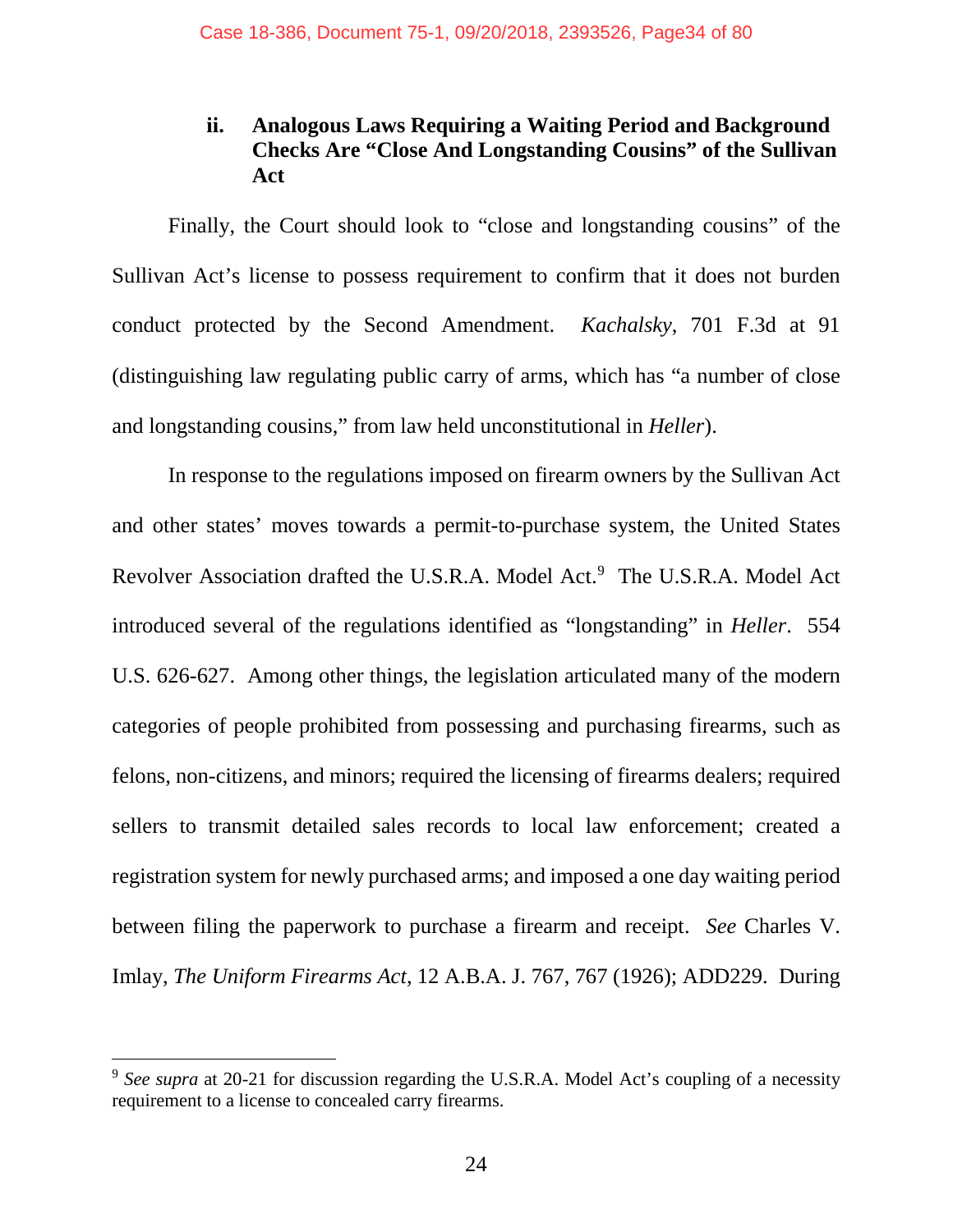this mandatory "waiting period" between the time of purchase and delivery of a firearm, records were collected by the dealer and submitted to law enforcement for review as part of its background check on the purchaser. *See Sportsmen Fight Sullivan Law*, 23 J. Criminology 665 (1932), ADD241. The National Conference of Commissioners on Uniform State Laws approved a revised version of this law as the Uniform Firearms Act in 1926. *Id.* The regulations set forth by the Uniform Firearms Act were supported by influential firearms organizations, including the National Rifle Association, which lobbied fiercely for its adoption. *Id*. Almost immediately, several states enacted variations of the regulations on prohibited persons set forth in the U.S.R.A. Model Act. 10 New York adopted similar regulations in its rules, while maintaining the Sullivan Act's licensing requirement for the possession of firearms that predated the U.S.R.A. Model Act. *See* N.Y. Penal Code § 400.00(c)-(j) (no license shall issue to an applicant "convicted anywhere of a felony or a serious offense," who is "a fugitive from justice," or has been "involuntarily committed to a facility" under the mental hygiene law). In 2008, the Supreme Court held that many of the U.S.R.A. Model Act's regulations—

 <sup>10</sup> *See*, *e.g.*, 1923 Cal. Stat. 695, 696-97 § 2 (California), ADD97; 1923 Conn. Pub. Acts 3707 ch. 252 § 3, ADD103; 1923 N.D. Laws 379, 380 ch 266 § 5 (North Dakota), ADD106; 1923 N.H. Laws 138, ch. 118 § 6 (New Hampshire), ADD112; 1925 Ind. Acts 495, 495-496 ch. 207 § 4 (Indiana), ADD122; 1925 Mich. Pub. Acts 473, 474 §§ 6-7 (Michigan), ADD129; 1925 Or. Laws 468 ch. 260 § 2 (Oregon), ADD143; 1931 Tex. Gen. Laws 447, 448 ch. 267 § 4 (Texas), ADD174; 1931 Pa. Laws 497, 499 § 9 (Pennsylvania), ADD168; 1935 S.D. Sess. Laws 355, 356 § 9 (South Dakota), ADD178; 1935 Wash. Sess. Laws 599, 601 § 9 (Washington), ADD183; 1936 Ala. Laws 51, 53 § 9 (Alabama), ADD190.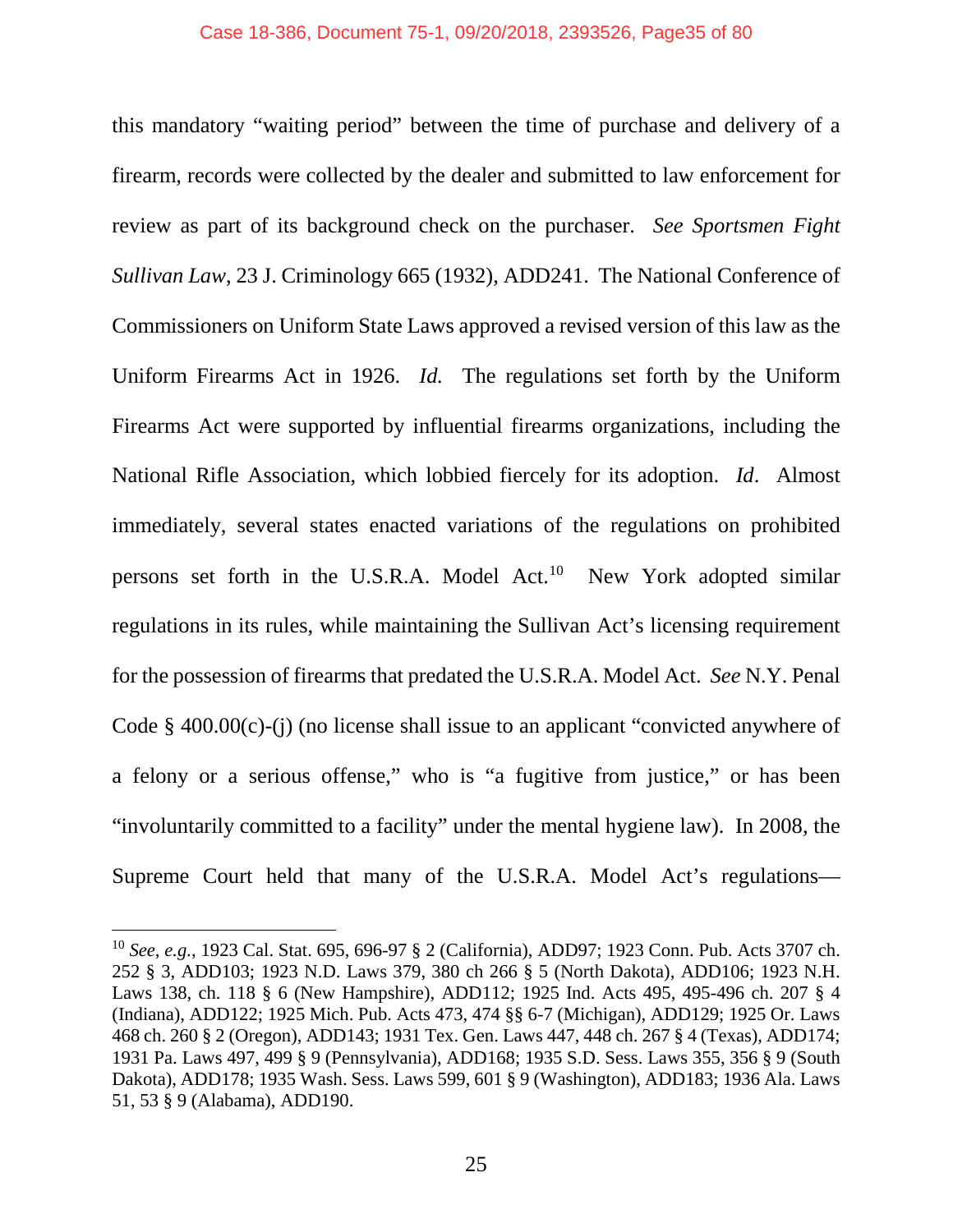"prohibitions on the possession of firearms by felons and the mentally ill," and "laws imposing conditions and qualifications on the commercial sale of arms," among the non-"exhaustive" list—were "longstanding," and "presumptively lawful" under the Second Amendment. *Heller*, 554 U.S. at 626–27. If the regulations imposed by the U.S.R.A. Model Act are considered sufficiently "longstanding" so as to fall beyond the scope of the Second Amendment, the license-to-possess requirement of N.Y. Penal Law § 400.00—which predated the creation of the U.S.R.A Model Act—also passes this test, and is "presumptively lawful" under *Heller.*

\* \* \*

A long tradition of laws throughout the United States and in pre-founding England makes clear that "good moral character" and "good cause" requirements for firearm carrying, possession, and ownership were historically accepted and understood as lawful regulations on the right to bear arms. N.Y. Penal Law § 400.00; *see Drake*, 724 F.3d at 429-430 (requirement that applicants demonstrate "justifiable need" to publicly carry handgun qualifies as "presumptively lawful," "longstanding" regulation not burdening the Second Amendment); *Heller*, 554 U.S. 570, 626-627 ("longstanding," "presumptively lawful" regulatory measures are beyond scope of the Second Amendment). Laws requiring good cause to carry weapons in public have roots going back to the founding and are clearly outside the scope of the Second Amendment. Accordingly, a licensing law with such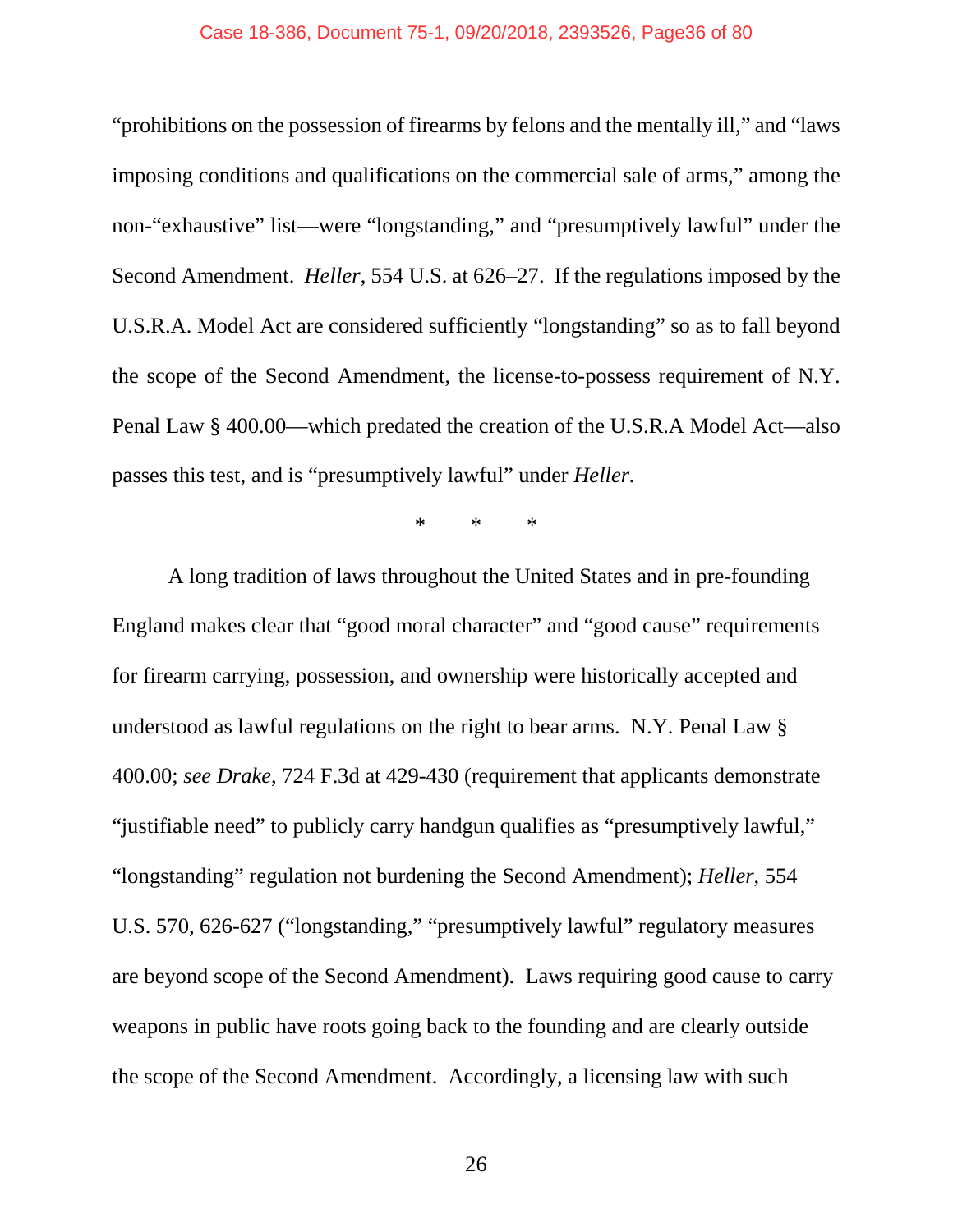limitations is constitutional and falls beyond the scope of the Second Amendment. As applied to New York's firearms possession licensing law, it is clear that the requirement that permits to possess firearms issue only to those with "good moral character" for "whom no good cause exists for the denial" fits squarely within our historical tradition, and does not burden conduct protected by the Second Amendment. Were it otherwise, the licensing rules, and other, analogous regulations enacted by a majority of states and many cities by the early twentieth century, would have been unconstitutional. This Court should apply the proper step one analysis and hold that New York's firearms licensing system for both possession and public carry is longstanding, presumptively lawful, and does not burden conduct protected by the Second Amendment.

### **CONCLUSION**

For the forgoing reasons this Court should apply the correct step one standard and affirm the District Court's decision at both steps of the two-part Second Amendment analysis.

> /s/Nicole Gueron\_\_\_\_\_\_\_\_\_\_\_\_\_\_\_\_ Nicole Gueron Ashleigh Hunt CLARICK GUERON REISBAUM LLP 220 Fifth Avenue, 14<sup>th</sup> Floor New York, N.Y. 10001 Telephone: 212.633.4310 Facsimile: 646.478.9484 Email: ngueron@cgr-law.com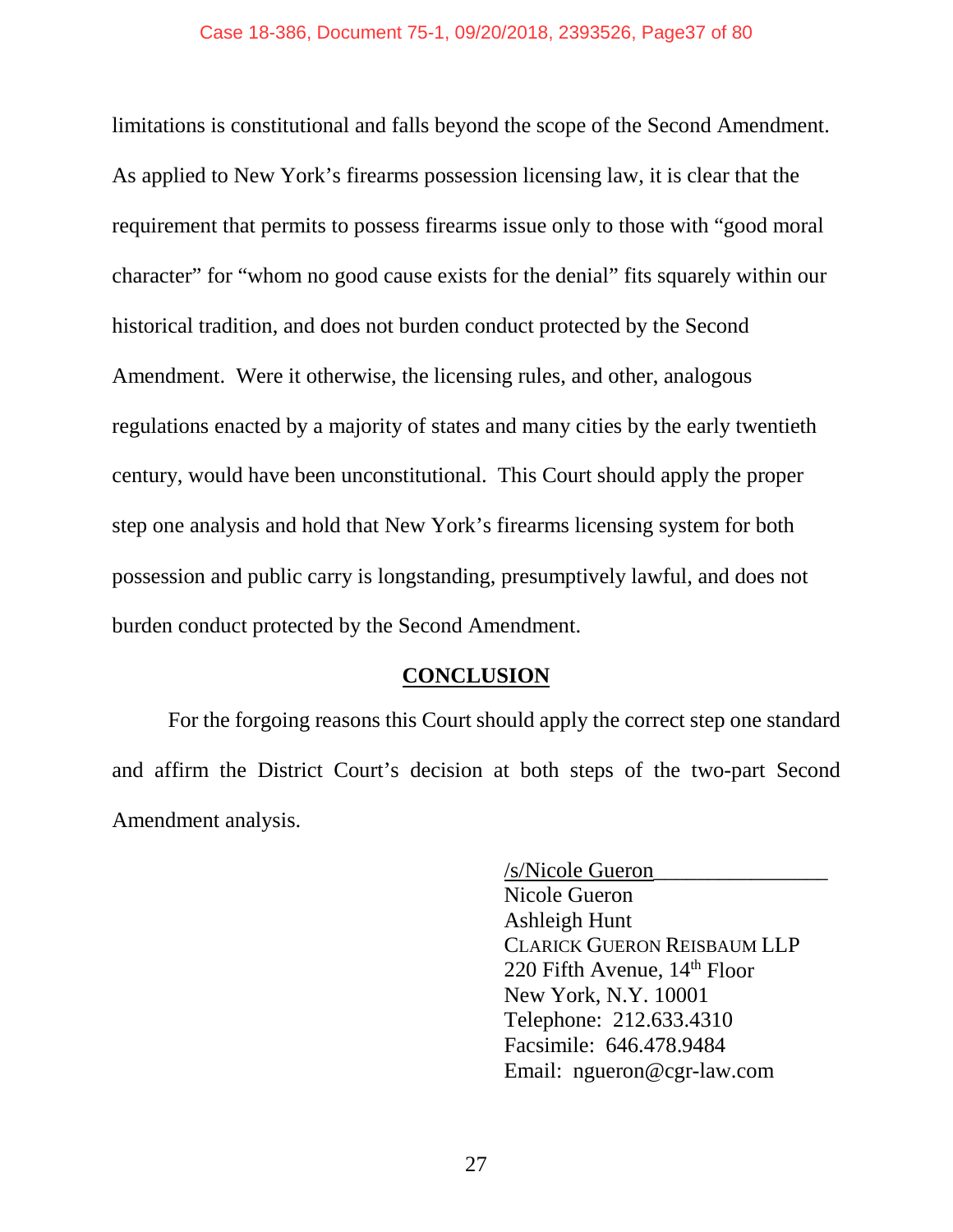Case 18-386, Document 75-1, 09/20/2018, 2393526, Page38 of 80

Eric Tirschwell Mark Anthony Frassetto EVERYTOWN FOR GUN SAFETY 132 East 43rd Street #457 New York, NY 10017

Dated: September 20, 2018